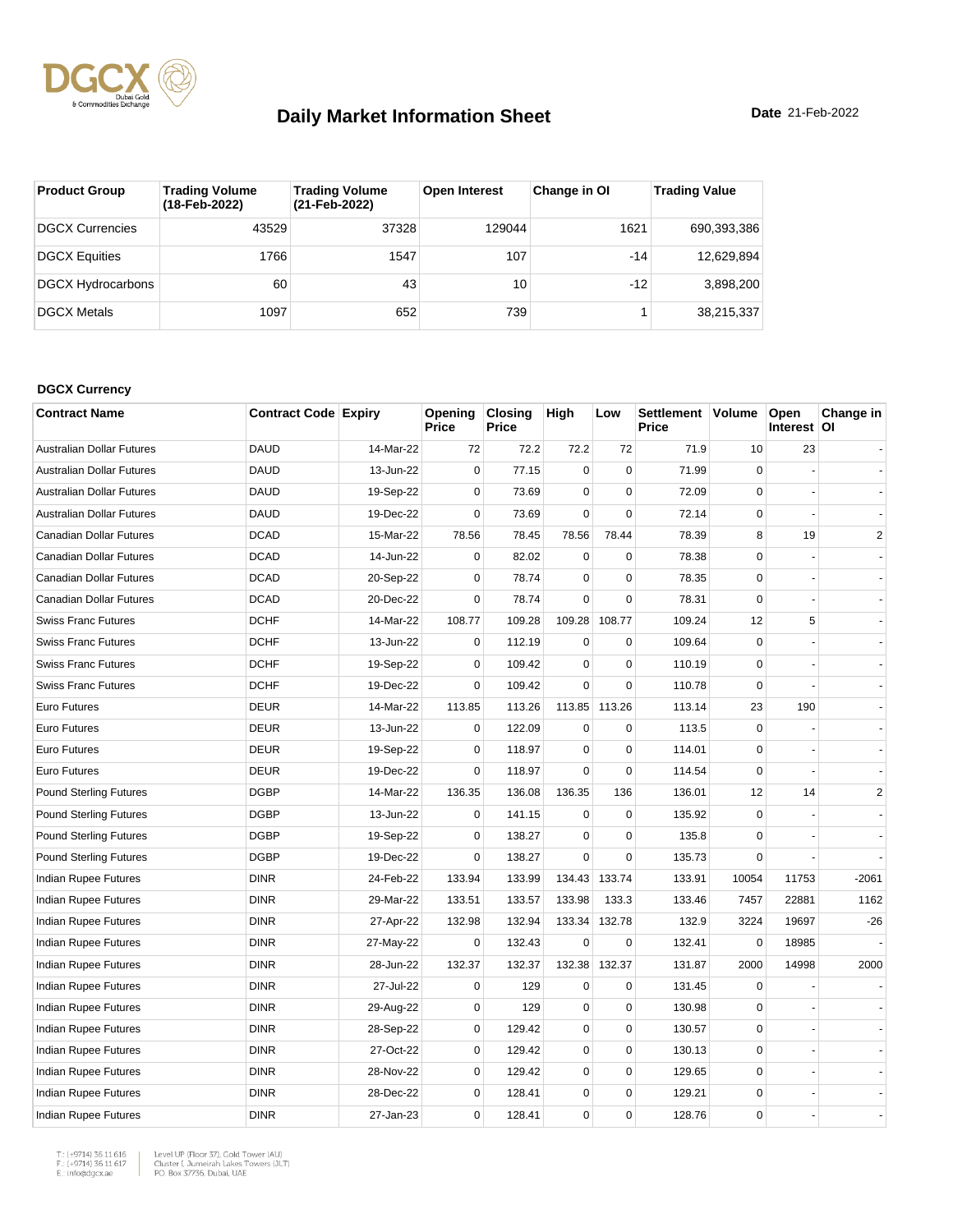

| Indian Rupee Quanto Futures | <b>DINRI</b> | 24-Feb-22 | 74.4725     | 74.5425 |               | 74.775 74.412<br>5 | 74.6775 | 4095        | 178            | $-15$   |
|-----------------------------|--------------|-----------|-------------|---------|---------------|--------------------|---------|-------------|----------------|---------|
| Indian Rupee Quanto Futures | <b>DINRI</b> | 29-Mar-22 | 74.8025     |         | 74.83 74.9775 | 74.7               | 74.93   | 3208        | 352            | $-1$    |
| Indian Rupee Quanto Futures | <b>DINRI</b> | 27-Apr-22 | 75.2        | 75.2    | 75.2          | 75.2               | 75.245  | 1           | $\overline{2}$ | 1       |
| Indian Rupee Quanto Futures | <b>DINRI</b> | 27-May-22 | 0           | 77.8825 | $\mathbf 0$   | 0                  | 75.5225 | $\Omega$    |                |         |
| Indian Rupee Quanto Futures | <b>DINRI</b> | 28-Jun-22 | 0           | 77.52   | $\mathbf 0$   | $\mathbf 0$        | 75.8325 | $\mathbf 0$ |                |         |
| Indian Rupee Quanto Futures | <b>DINRI</b> | 27-Jul-22 | 0           | 77      | 0             | 0                  | 76.075  | 0           |                |         |
| Indian Rupee Quanto Futures | <b>DINRI</b> | 29-Aug-22 | 0           | 77      | $\mathbf 0$   | 0                  | 76.3475 | $\mathbf 0$ |                |         |
| Indian Rupee Quanto Futures | <b>DINRI</b> | 28-Sep-22 | 0           | 77.2675 | $\pmb{0}$     | $\pmb{0}$          | 76.5875 | $\mathbf 0$ |                |         |
| Indian Rupee Quanto Futures | <b>DINRI</b> | 27-Oct-22 | 0           | 77.2675 | 0             | 0                  | 76.845  | 0           |                |         |
| Indian Rupee Quanto Futures | <b>DINRI</b> | 28-Nov-22 | $\mathbf 0$ | 77.2675 | $\mathbf 0$   | 0                  | 77.13   | $\mathbf 0$ |                |         |
| Indian Rupee Quanto Futures | <b>DINRI</b> | 28-Dec-22 | $\mathbf 0$ | 77.875  | $\mathbf 0$   | $\mathbf 0$        | 77.3925 | 0           |                |         |
| Indian Rupee Quanto Futures | <b>DINRI</b> | 27-Jan-23 | 0           | 77.875  | $\mathbf 0$   | 0                  | 77.665  | 0           |                |         |
| Indian Rupee Mini Futures   | <b>DINRM</b> | 24-Feb-22 | 134         | 134.04  | 134.42        | 133.77             | 133.91  | 3280        | 12266          | $-1570$ |
| Indian Rupee Mini Futures   | <b>DINRM</b> | 29-Mar-22 | 133.85      | 133.71  | 133.99        | 133.36             | 133.46  | 1683        | 7489           | 624     |
| Indian Rupee Mini Futures   | <b>DINRM</b> | 27-Apr-22 | 132.93      | 132.93  | 132.93        | 132.93             | 132.9   | 20          | 7519           | 20      |
| Indian Rupee Mini Futures   | <b>DINRM</b> | 27-May-22 | 0           | 131.84  | $\mathbf 0$   | 0                  | 132.41  | $\mathbf 0$ | 6500           |         |
| Indian Rupee Mini Futures   | <b>DINRM</b> | 28-Jun-22 | 132.37      | 132.39  | 132.39        | 132.37             | 131.87  | 1513        | 5113           | 1513    |
| Indian Rupee Mini Futures   | <b>DINRM</b> | 27-Jul-22 | 0           | 129     | 0             | 0                  | 131.45  | 0           |                |         |
| Indian Rupee Mini Futures   | <b>DINRM</b> | 29-Aug-22 | 0           | 129     | 0             | 0                  | 130.98  | 0           |                |         |
| Indian Rupee Mini Futures   | <b>DINRM</b> | 28-Sep-22 | 0           | 129.42  | $\mathbf 0$   | 0                  | 130.57  | $\mathbf 0$ |                |         |
| Indian Rupee Mini Futures   | <b>DINRM</b> | 27-Oct-22 | $\mathbf 0$ | 129.42  | $\mathbf 0$   | $\mathbf 0$        | 130.13  | 0           |                |         |
| Indian Rupee Mini Futures   | <b>DINRM</b> | 28-Nov-22 | $\mathbf 0$ | 129.42  | $\mathbf 0$   | $\mathbf 0$        | 129.65  | 0           |                |         |
| Indian Rupee Mini Futures   | <b>DINRM</b> | 28-Dec-22 | $\mathbf 0$ | 128.41  | $\pmb{0}$     | 0                  | 129.21  | $\mathbf 0$ |                |         |
| Indian Rupee Mini Futures   | <b>DINRM</b> | 27-Jan-23 | 0           | 128.41  | $\mathbf 0$   | 0                  | 128.76  | $\Omega$    |                |         |
| Indian Rupee Weekly Futures | <b>DINRW</b> | 25-Feb-22 | 134.31      | 134.29  | 134.37        | 134.23             | 133.89  | 256         |                |         |
| Indian Rupee Weekly Futures | <b>DINRW</b> | 04-Mar-22 | 0           | 133.75  | 0             | 0                  | 133.8   | 0           |                |         |
| Indian Rupee Weekly Futures | <b>DINRW</b> | 11-Mar-22 | $\mathbf 0$ | 134.04  | $\mathbf 0$   | 0                  | 133.71  | $\mathbf 0$ |                |         |
| Indian Rupee Weekly Futures | <b>DINRW</b> | 17-Mar-22 | $\mathbf 0$ | 134.04  | $\mathbf 0$   | $\mathbf 0$        | 133.63  | $\mathbf 0$ |                |         |
| Indian Rupee Weekly Futures | <b>DINRW</b> | 25-Mar-22 | 0           | 134.04  | 0             | 0                  | 133.53  | 0           |                |         |
| Indian Rupee Weekly Futures | <b>DINRW</b> | 31-Mar-22 | $\mathbf 0$ | 133.05  | $\mathbf 0$   | 0                  | 133.43  | $\mathbf 0$ |                |         |
| Indian Rupee Weekly Futures | <b>DINRW</b> | 08-Apr-22 | $\mathbf 0$ | 132.28  | $\mathbf 0$   | $\mathbf 0$        | 133.35  | 0           |                |         |
| Indian Rupee Weekly Futures | <b>DINRW</b> | 13-Apr-22 | 0           | 132.28  | $\mathbf 0$   | $\mathbf 0$        | 133.28  | $\mathbf 0$ |                |         |
| Japanese Yen Futures        | <b>DJPY</b>  | 14-Mar-22 | 87.08       | 87.08   | 87.08         | 87.08              | 87.14   | 1           | 20             | $-1$    |
| Japanese Yen Futures        | <b>DJPY</b>  | 13-Jun-22 | 0           | 91.17   | 0             | $\mathbf 0$        | 87.34   | $\mathbf 0$ |                |         |
| Japanese Yen Futures        | <b>DJPY</b>  | 19-Sep-22 | 0           | 91.26   | $\mathbf 0$   | $\pmb{0}$          | 87.65   | $\mathbf 0$ |                |         |
| Japanese Yen Futures        | <b>DJPY</b>  | 19-Dec-22 | 0           | 91.26   | 0             | $\mathbf 0$        | 88.02   | 0           |                |         |
| Pakistani Rupee Futures     | <b>DPKR</b>  | 24-Feb-22 | $\mathbf 0$ | 57.04   | 0             | $\mathbf 0$        | 56.86   | $\mathbf 0$ | 6              |         |
| Pakistani Rupee Futures     | <b>DPKR</b>  | 29-Mar-22 | $\mathbf 0$ | 62.65   | $\mathbf 0$   | $\mathbf 0$        | 56.61   | $\mathbf 0$ |                |         |
| Pakistani Rupee Futures     | <b>DPKR</b>  | 27-Apr-22 | 0           | 62      | $\pmb{0}$     | $\mathbf 0$        | 56.36   | 0           |                | ٠,      |
| Pakistani Rupee Futures     | <b>DPKR</b>  | 27-May-22 | 0           | 62      | $\mathbf 0$   | $\pmb{0}$          | 56.11   | $\mathbf 0$ |                |         |
| Pakistani Rupee Futures     | <b>DPKR</b>  | 28-Jun-22 | $\mathbf 0$ | 62      | 0             | 0                  | 55.86   | 0           |                |         |
| Pakistani Rupee Futures     | <b>DPKR</b>  | 27-Jul-22 | 0           | 59      | $\mathbf 0$   | $\mathbf 0$        | 55.61   | 0           |                |         |
| Pakistani Rupee Futures     | <b>DPKR</b>  | 29-Aug-22 | 0           | 58      | 0             | $\mathbf 0$        | 55.36   | $\mathbf 0$ |                |         |
| Pakistani Rupee Futures     | <b>DPKR</b>  | 28-Sep-22 | 0           | 56.22   | $\pmb{0}$     | $\pmb{0}$          | 55.11   | $\pmb{0}$   |                |         |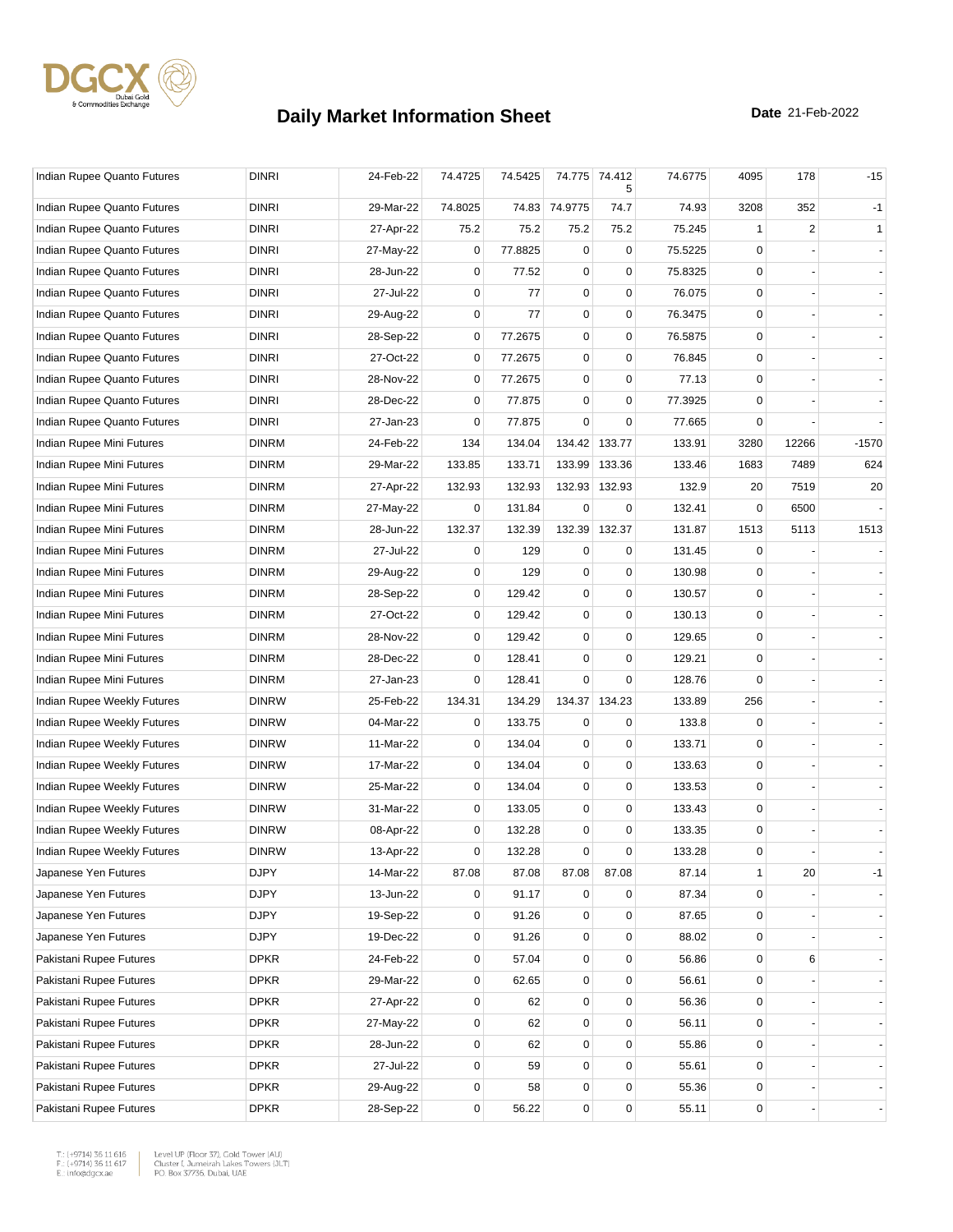

| Pakistani Rupee Futures     | <b>DPKR</b>    | 27-Oct-22 | $\mathbf 0$ | 56.22   | $\mathbf 0$ | 0           | 54.86    | $\mathbf 0$ |     |  |
|-----------------------------|----------------|-----------|-------------|---------|-------------|-------------|----------|-------------|-----|--|
| Pakistani Rupee Futures     | <b>DPKR</b>    | 28-Nov-22 | $\Omega$    | 56.22   | 0           | $\Omega$    | 54.61    | $\Omega$    |     |  |
| Pakistani Rupee Futures     | <b>DPKR</b>    | 28-Dec-22 | 0           | 53.64   | $\mathbf 0$ | 0           | 54.36    | $\Omega$    |     |  |
| Pakistani Rupee Futures     | <b>DPKR</b>    | 27-Jan-23 | $\Omega$    | 53.64   | $\mathbf 0$ | $\mathbf 0$ | 54.11    | $\Omega$    |     |  |
| <b>Chinese Yuan Futures</b> | <b>DUSDCNH</b> | 14-Mar-22 | $\Omega$    | 6.631   | $\mathbf 0$ | $\mathbf 0$ | 6.3384   | $\Omega$    |     |  |
| <b>Chinese Yuan Futures</b> | <b>DUSDCNH</b> | 14-Apr-22 | $\mathbf 0$ | 6.6492  | $\mathbf 0$ | $\Omega$    | 6.352    | $\Omega$    |     |  |
| <b>Chinese Yuan Futures</b> | <b>DUSDCNH</b> | 16-May-22 | 0           | 6.5619  | $\mathbf 0$ | $\mathbf 0$ | 6.3524   | $\Omega$    |     |  |
| <b>Chinese Yuan Futures</b> | <b>DUSDCNH</b> | 13-Jun-22 | $\Omega$    | 6.5     | $\Omega$    | $\mathbf 0$ | 6.3632   | $\Omega$    |     |  |
| <b>Chinese Yuan Futures</b> | <b>DUSDCNH</b> | 18-Jul-22 | $\Omega$    | 6.6053  | $\Omega$    | $\Omega$    | 6.374    | $\Omega$    |     |  |
| <b>Chinese Yuan Futures</b> | <b>DUSDCNH</b> | 15-Aug-22 | $\mathbf 0$ | 6.6053  | $\mathbf 0$ | $\mathbf 0$ | 6.3848   | $\Omega$    |     |  |
| <b>Chinese Yuan Futures</b> | <b>DUSDCNH</b> | 19-Sep-22 | $\mathbf 0$ | 6.5715  | $\mathbf 0$ | 0           | 6.3956   | $\Omega$    |     |  |
| <b>Chinese Yuan Futures</b> | <b>DUSDCNH</b> | 17-Oct-22 | 0           | 6.5715  | $\mathbf 0$ | $\mathbf 0$ | 6.4064   | $\Omega$    |     |  |
| <b>Chinese Yuan Futures</b> | <b>DUSDCNH</b> | 14-Nov-22 | $\mathbf 0$ | 6.5715  | $\mathbf 0$ | $\mathbf 0$ | 6.4172   | $\Omega$    |     |  |
| <b>Chinese Yuan Futures</b> | <b>DUSDCNH</b> | 19-Dec-22 | 0           | 6.5715  | $\mathbf 0$ | 0           | 6.428    | $\Omega$    |     |  |
| <b>Chinese Yuan Futures</b> | <b>DUSDCNH</b> | 16-Jan-23 | 0           | 6.5715  | $\mathbf 0$ | 0           | 6.4388   | $\Omega$    |     |  |
| <b>Chinese Yuan Futures</b> | <b>DUSDCNH</b> | 13-Feb-23 | $\Omega$    | 6.5715  | $\mathbf 0$ | $\Omega$    | 6.4496   | $\Omega$    |     |  |
| South African Rand Futures  | <b>DUSDZAR</b> | 14-Mar-22 | 0           | 14.246  | $\mathbf 0$ | $\mathbf 0$ | 15.155   | $\Omega$    |     |  |
| South African Rand Futures  | <b>DUSDZAR</b> | 14-Apr-22 | $\mathbf 0$ | 14.246  | $\mathbf 0$ | $\mathbf 0$ | 15.174   | $\Omega$    |     |  |
| South African Rand Futures  | <b>DUSDZAR</b> | 16-May-22 | $\Omega$    | 14.246  | $\Omega$    | $\Omega$    | 15.192   | $\Omega$    |     |  |
| <b>AUD Rolling Futures</b>  | <b>SPFAUD</b>  | 31-Dec-30 | $\mathbf 0$ | 0.75051 | $\mathbf 0$ | $\mathbf 0$ | 0.719497 | $\Omega$    |     |  |
| <b>EUR Rolling Futures</b>  | <b>SPFEUR</b>  | 31-Dec-30 | 0           | 1.14495 | $\mathbf 0$ | $\mathbf 0$ | 1.131877 | $\mathbf 0$ | 872 |  |
| <b>GBP Rolling Futures</b>  | <b>SPFGBP</b>  | 31-Dec-30 | 0           | 1.35625 | $\mathbf 0$ | 0           | 1.360111 | $\mathbf 0$ |     |  |

#### **DGCX Equities**

| <b>Contract Name</b>         | <b>Contract Code</b> | <b>Expiry</b> | Opening<br><b>Price</b> | <b>Closing</b><br><b>Price</b> | <b>High</b> | Low            | <b>Settlement</b><br><b>Price</b> | Volume         | Open<br><b>Interest</b> | Change<br>in OI |
|------------------------------|----------------------|---------------|-------------------------|--------------------------------|-------------|----------------|-----------------------------------|----------------|-------------------------|-----------------|
| Apple Inc Futures            | DAAPL                | 18-Mar-22     | $\Omega$                | 143                            | 0           | $\Omega$       | 168.16                            | $\Omega$       |                         |                 |
| Apple Inc Futures            | <b>DAAPL</b>         | 14-Apr-22     | $\Omega$                | 143                            | $\Omega$    | $\Omega$       | 168.16                            | $\Omega$       |                         |                 |
| Adani Ports and SEZ Futures  | <b>DADANIPORTS</b>   | 24-Feb-22     | $\overline{0}$          | 774.55                         | $\mathbf 0$ | 0              | 711.35                            | 0              |                         |                 |
| Adani Ports and SEZ Futures  | <b>DADANIPORTS</b>   | 31-Mar-22     | $\Omega$                | 734.3                          | 0           | $\Omega$       | 715.45                            | 0              |                         |                 |
| Adani Ports and SEZ Futures  | <b>DADANIPORTS</b>   | 28-Apr-22     | $\Omega$                | 722.6                          | $\Omega$    | $\Omega$       | 718.75                            | 0              |                         |                 |
| <b>Asian Paints Futures</b>  | <b>DASIANPAINT</b>   | 24-Feb-22     | 3237.75                 | 3241.5                         |             | 3241.5 3237.75 | 3252.7                            | $\overline{2}$ |                         |                 |
| <b>Asian Paints Futures</b>  | <b>DASIANPAINT</b>   | 31-Mar-22     | $\Omega$                | 3412.45                        | $\Omega$    | $\Omega$       | 3271.5                            | 0              |                         |                 |
| <b>Asian Paints Futures</b>  | <b>DASIANPAINT</b>   | 28-Apr-22     | $\mathbf 0$             | 3198.1                         | $\Omega$    | $\Omega$       | 3286.6                            | 0              |                         |                 |
| Axis Bank Ltd Futures        | <b>DAXSB</b>         | 24-Feb-22     | 778.35                  | 778.35                         | 778.35      | 778.35         | 789.1                             | $\overline{2}$ | 1                       | $-2$            |
| Axis Bank Ltd Futures        | <b>DAXSB</b>         | 31-Mar-22     | 781.75                  | 781.75                         | 781.75      | 781.75         | 793.65                            | 2              | 2                       | $\overline{2}$  |
| Axis Bank Ltd Futures        | <b>DAXSB</b>         | 28-Apr-22     | $\Omega$                | 764.45                         | $\Omega$    | $\Omega$       | 797.3                             | 0              |                         |                 |
| Bajaj Auto Futures           | <b>DBAJAJAUTO</b>    | 24-Feb-22     | 0                       | 3458.35                        | 0           | 0              | 3580.7                            | $\mathbf 0$    |                         |                 |
| Bajaj Auto Futures           | <b>DBAJAJAUTO</b>    | 31-Mar-22     | 0                       | 3245.25                        | 0           | $\Omega$       | 3601.35                           | 0              |                         |                 |
| Bajaj Auto Futures           | <b>DBAJAJAUTO</b>    | 28-Apr-22     | $\Omega$                | 3525.3                         | $\mathbf 0$ | $\Omega$       | 3617.95                           | 0              |                         |                 |
| Bajaj Finserv Ltd Futures    | <b>DBAJAJFINSV</b>   | 24-Feb-22     | $\Omega$                | 17670.65                       | 0           | $\Omega$       | 16017.5                           | 0              |                         |                 |
| Bajaj Finserv Ltd Futures    | <b>DBAJAJFINSV</b>   | 31-Mar-22     | $\overline{0}$          | 16391.95                       | 0           | $\Omega$       | 16109.95                          | 0              |                         |                 |
| Bajaj Finserv Ltd Futures    | <b>DBAJAJFINSV</b>   | 28-Apr-22     | $\overline{0}$          | 15780.6                        | 0           | $\Omega$       | 16184.25                          | 0              |                         |                 |
| Bajaj Finance Futures        | <b>DBAJFINANCE</b>   | 24-Feb-22     | $\Omega$                | 7173.35                        | 0           | $\Omega$       | 7008.65                           | $\Omega$       | 6                       |                 |
| <b>Bajaj Finance Futures</b> | <b>DBAJFINANCE</b>   | 31-Mar-22     | $\mathbf 0$             | 6966.5                         | $\mathbf 0$ | $\Omega$       | 7049.1                            | 0              |                         |                 |

T.: (+9714) 36 11 616<br>F.: (+9714) 36 11 617<br>E.: info@dgcx.ae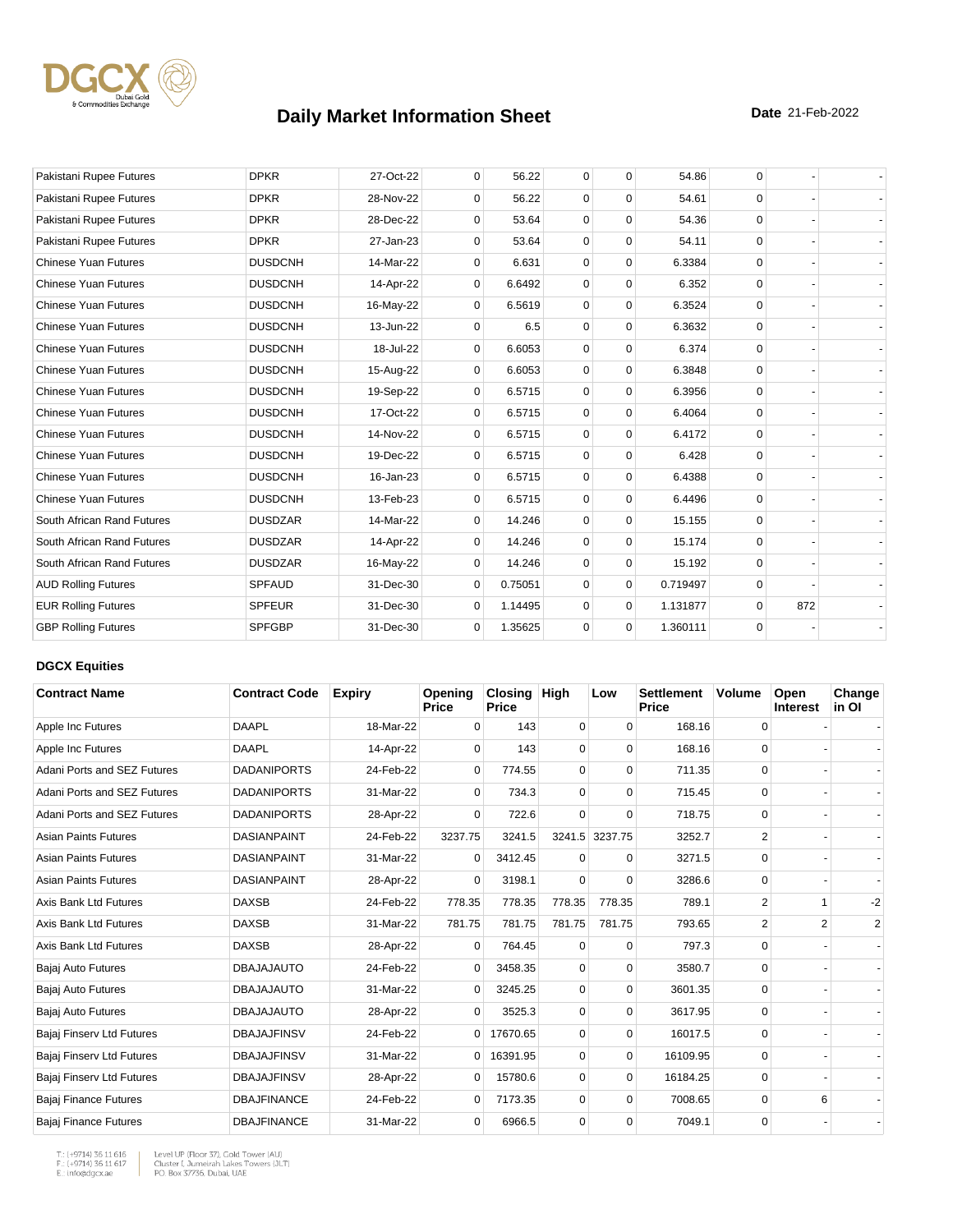

| Bajaj Finance Futures                   | <b>DBAJFINANCE</b> | 28-Apr-22 | 0              | 7076.6  | $\mathbf 0$ | $\mathbf 0$     | 7081.6  | 0            |   |    |
|-----------------------------------------|--------------------|-----------|----------------|---------|-------------|-----------------|---------|--------------|---|----|
| <b>Bharti Airtel Futures</b>            | <b>DBHARTIARTL</b> | 24-Feb-22 | 706.65         | 711.25  | 711.9       | 704.95          | 710.2   | 198          |   |    |
| <b>Bharti Airtel Futures</b>            | <b>DBHARTIARTL</b> | 31-Mar-22 | 713            | 714.45  | 714.45      | 713             | 714.3   | 196          |   |    |
| <b>Bharti Airtel Futures</b>            | DBHARTIARTL        | 28-Apr-22 | 0              | 723.35  | 0           | 0               | 717.6   | 0            |   |    |
| <b>BPCL Futures</b>                     | <b>DBPCL</b>       | 24-Feb-22 | 0              | 409.4   | 0           | $\mathbf 0$     | 368.85  | $\mathbf 0$  |   |    |
| <b>BPCL Futures</b>                     | <b>DBPCL</b>       | 31-Mar-22 | 0              | 383.2   | 0           | $\mathbf 0$     | 371     | 0            |   |    |
| <b>BPCL Futures</b>                     | <b>DBPCL</b>       | 28-Apr-22 | 0              | 388.8   | 0           | $\mathbf 0$     | 372.7   | 0            |   |    |
| <b>Britannia Industries Ltd Futures</b> | <b>DBRITANNIA</b>  | 24-Feb-22 | 0              | 3677.85 | 0           | 0               | 3476.4  | 0            |   |    |
| <b>Britannia Industries Ltd Futures</b> | DBRITANNIA         | 31-Mar-22 | 0              | 3623.5  | 0           | $\mathbf 0$     | 3496.45 | 0            |   |    |
| <b>Britannia Industries Ltd Futures</b> | <b>DBRITANNIA</b>  | 28-Apr-22 | 0              | 3596.65 | $\mathbf 0$ | $\mathbf 0$     | 3512.6  | 0            |   |    |
| Cipla Futures                           | <b>DCIPLA</b>      | 24-Feb-22 | 0              | 906.9   | 0           | $\mathbf 0$     | 907.55  | 0            |   |    |
| Cipla Futures                           | <b>DCIPLA</b>      | 31-Mar-22 | 0              | 965.95  | 0           | $\mathbf 0$     | 912.8   | 0            |   |    |
| Cipla Futures                           | <b>DCIPLA</b>      | 28-Apr-22 | 0              | 920.35  | 0           | 0               | 917     | 0            |   |    |
| Coal India Futures                      | <b>DCOALINDIA</b>  | 24-Feb-22 | 0              | 161.5   | 0           | $\mathbf 0$     | 161.25  | $\mathbf 0$  |   |    |
| Coal India Futures                      | <b>DCOALINDIA</b>  | 31-Mar-22 | 0              | 148.25  | 0           | $\mathbf 0$     | 162.2   | 0            |   |    |
| Coal India Futures                      | <b>DCOALINDIA</b>  | 28-Apr-22 | 0              | 163.8   | 0           | 0               | 162.95  | 0            |   |    |
| Divis Laboratories Ltd Futures          | <b>DDIVISLAB</b>   | 24-Feb-22 | 0              | 4753.2  | 0           | $\mathbf 0$     | 4259.7  | $\mathbf 0$  |   |    |
| Divis Laboratories Ltd Futures          | <b>DDIVISLAB</b>   | 31-Mar-22 | 0              | 4692.15 | 0           | $\mathbf 0$     | 4284.3  | 0            |   |    |
| Divis Laboratories Ltd Futures          | <b>DDIVISLAB</b>   | 28-Apr-22 | 0              | 4114.8  | 0           | 0               | 4304.05 | 0            |   |    |
| Dr Reddys Labs Futures                  | DDRREDDY           | 24-Feb-22 | 0              | 4667.2  | 0           | $\mathbf 0$     | 4299.65 | 0            |   |    |
| Dr Reddys Labs Futures                  | DDRREDDY           | 31-Mar-22 | 0              | 4972.75 | $\mathbf 0$ | $\mathbf 0$     | 4324.45 | 0            |   |    |
| Dr Reddys Labs Futures                  | DDRREDDY           | 28-Apr-22 | 0              | 4474.25 | 0           | 0               | 4344.4  | 0            |   |    |
| <b>Eicher Motors Futures</b>            | <b>DEICHERMOT</b>  | 24-Feb-22 | $\mathbf 0$    | 2575.1  | 0           | $\mathbf 0$     | 2699.9  | 0            |   |    |
| <b>Eicher Motors Futures</b>            | <b>DEICHERMOT</b>  | 31-Mar-22 | 0              | 2592.5  | 0           | $\mathbf 0$     | 2715.45 | $\mathbf 0$  |   |    |
| <b>Eicher Motors Futures</b>            | <b>DEICHERMOT</b>  | 28-Apr-22 | 0              | 2735.6  | 0           | 0               | 2728    | 0            |   |    |
| Facebook Inc Futures                    | <b>DFB</b>         | 18-Mar-22 | 0              | 328.22  | 0           | $\mathbf 0$     | 207.26  | 0            |   |    |
| <b>Facebook Inc Futures</b>             | <b>DFB</b>         | 14-Apr-22 | 0              | 328.22  | 0           | $\mathbf 0$     | 207.26  | 0            |   |    |
| <b>GAIL India Futures</b>               | <b>DGAIL</b>       | 24-Feb-22 | 0              | 142.3   | 0           | $\mathbf 0$     | 136.35  | 0            |   |    |
| <b>GAIL India Futures</b>               | <b>DGAIL</b>       | 31-Mar-22 | 0              | 129.45  | 0           | $\mathbf 0$     | 137.15  | 0            |   |    |
| <b>GAIL India Futures</b>               | <b>DGAIL</b>       | 28-Apr-22 | 0              | 146.1   | $\mathbf 0$ | 0               | 137.75  | 0            |   |    |
| Alphabet Inc Futures                    | <b>DGOOGL</b>      | 18-Mar-22 | 0              | 2810.8  | 0           | 0               | 2643.2  | $\mathbf 0$  |   |    |
| <b>Alphabet Inc Futures</b>             | <b>DGOOGL</b>      | 14-Apr-22 | $\mathbf 0$    | 2810.8  | $\mathbf 0$ | $\mathbf 0$     | 2643.2  | $\mathbf{0}$ |   |    |
| Grasim Industries Ltd Futures           | <b>DGRASIM</b>     | 24-Feb-22 | 0              | 1773.25 | 0           | 0               | 1693    | 0            |   |    |
| Grasim Industries Ltd Futures           | <b>DGRASIM</b>     | 31-Mar-22 | 0              | 1615.8  | 0           | 0               | 1702.8  | 0            |   |    |
| Grasim Industries Ltd Futures           | DGRASIM            | 28-Apr-22 | 0              | 1749.15 | 0           | $\pmb{0}$       | 1710.65 | 0            |   |    |
| <b>HCL Tech Futures</b>                 | <b>DHCLTECH</b>    | 24-Feb-22 | 0              | 1136.3  | 0           | 0               | 1165.15 | 0            |   |    |
| <b>HCL Tech Futures</b>                 | DHCLTECH           | 31-Mar-22 | 0              | 1335.35 | 0           | $\mathbf 0$     | 1171.85 | 0            |   |    |
| <b>HCL Tech Futures</b>                 | DHCLTECH           | 28-Apr-22 | 0              | 1141.9  | 0           | 0               | 1177.25 | 0            |   |    |
| <b>HDFC Futures</b>                     | <b>DHDFC</b>       | 24-Feb-22 | 2418.2         | 2438.2  | 2438.2      | 2418.2          | 2437.6  | 3            | 6 | -1 |
| <b>HDFC Futures</b>                     | <b>DHDFC</b>       | 31-Mar-22 | 0              | 2599.25 | 0           | 0               | 2451.65 | 0            |   |    |
| <b>HDFC Futures</b>                     | <b>DHDFC</b>       | 28-Apr-22 | 0              | 2571.65 | 0           | 0               | 2463    | 0            |   |    |
| <b>HDFC Bank Ltd Futures</b>            | <b>DHDFCB</b>      | 24-Feb-22 | 1500.25        | 1504    |             | 1506.05 1500.25 | 1522.6  | 42           | 6 | -6 |
| <b>HDFC Bank Ltd Futures</b>            | <b>DHDFCB</b>      | 31-Mar-22 | 1508.85        | 1508.85 |             | 1508.85 1508.85 | 1531.4  | 6            | 6 | 6  |
| <b>HDFC Bank Ltd Futures</b>            | <b>DHDFCB</b>      | 28-Apr-22 | $\overline{0}$ | 1512.2  | $\mathbf 0$ | 0               | 1538.45 | 0            |   |    |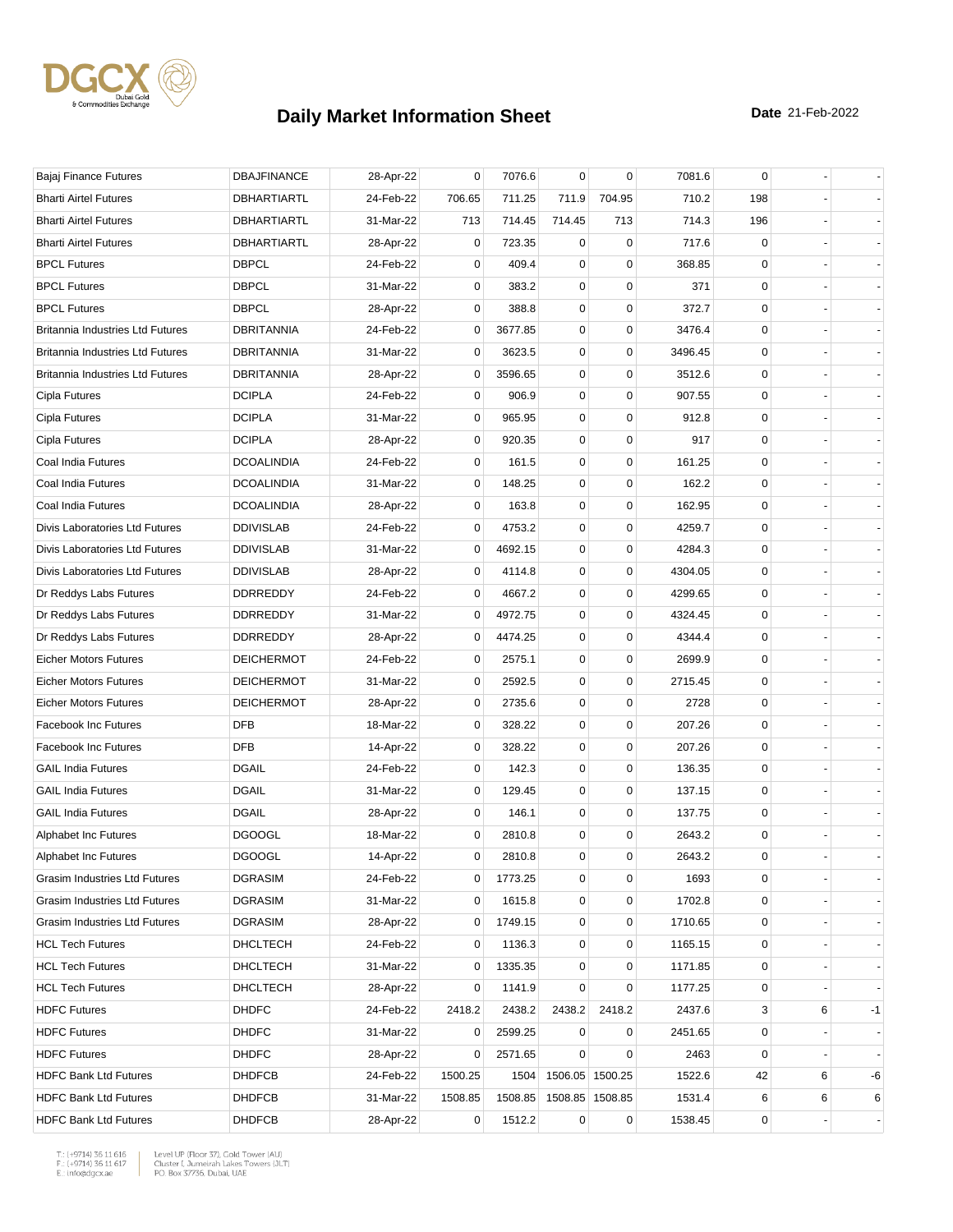

| Hero MotoCorp Futures                | <b>DHEROMOTOCO</b> | 24-Feb-22 | 0       | 2660.55    | 0           | $\mathbf 0$     | 2714.25  | 0              |                |                |
|--------------------------------------|--------------------|-----------|---------|------------|-------------|-----------------|----------|----------------|----------------|----------------|
| Hero MotoCorp Futures                | <b>DHEROMOTOCO</b> | 31-Mar-22 | 0       | 2465.7     | $\mathbf 0$ | 0               | 2729.9   | 0              |                |                |
| Hero MotoCorp Futures                | <b>DHEROMOTOCO</b> | 28-Apr-22 | 0       | 2827.1     | $\Omega$    | $\mathbf 0$     | 2742.5   | $\mathbf 0$    |                |                |
| Hindalco Ind Futures                 | <b>DHINDALCO</b>   | 24-Feb-22 | 520.5   | 517.65     | 520.6       | 517.25          | 512.15   | 130            |                |                |
| <b>Hindalco Ind Futures</b>          | <b>DHINDALCO</b>   | 31-Mar-22 | 518.95  | 519.5      | 519.65      | 518.75          | 515.1    | 128            |                |                |
| <b>Hindalco Ind Futures</b>          | <b>DHINDALCO</b>   | 28-Apr-22 | 0       | 493.6      | $\mathbf 0$ | 0               | 517.5    | 0              |                |                |
| <b>Hindustan Unilever Futures</b>    | DHINDUNILVR        | 24-Feb-22 | 2297.3  | 2300.7     | 2303.3      | 2297.3          | 2295.55  | 11             | 3              | $-11$          |
| <b>Hindustan Unilever Futures</b>    | DHINDUNILVR        | 31-Mar-22 | 2305.85 | 2306.6     |             | 2310.3 2305.85  | 2308.8   | 19             | 3              | 3              |
| <b>Hindustan Unilever Futures</b>    | DHINDUNILVR        | 28-Apr-22 | 0       | 2365       | 0           | 0               | 2319.45  | 0              |                |                |
| <b>ICICI Bank Ltd Futures</b>        | <b>DICICIBC</b>    | 24-Feb-22 | 742.9   | 759.55     | 760.35      | 742.9           | 754.7    | 18             | $\overline{2}$ | $-12$          |
| <b>ICICI Bank Ltd Futures</b>        | <b>DICICIBC</b>    | 31-Mar-22 | 757.2   | 757.2      | 757.2       | 757.2           | 759.05   | $\overline{2}$ | $\overline{c}$ | $\overline{c}$ |
| <b>ICICI Bank Ltd Futures</b>        | <b>DICICIBC</b>    | 28-Apr-22 | 0       | 814.65     | $\mathbf 0$ | 0               | 762.55   | $\mathbf 0$    |                |                |
| IndusInd Bank Futures                | <b>DINDUSINDBK</b> | 24-Feb-22 | 0       | 985        | 0           | 0               | 952.75   | 0              |                |                |
| IndusInd Bank Futures                | <b>DINDUSINDBK</b> | 31-Mar-22 | 0       | 897.7      | $\mathbf 0$ | $\mathbf 0$     | 958.25   | 0              |                |                |
| IndusInd Bank Futures                | <b>DINDUSINDBK</b> | 28-Apr-22 | 0       | 898.55     | $\mathbf 0$ | $\mathbf 0$     | 962.7    | 0              |                |                |
| Infosys Ltd Futures                  | <b>DINFO</b>       | 24-Feb-22 | 1695.85 | 1713       |             | 1713 1695.85    | 1731.25  | 2              | 2              | $-1$           |
| Infosys Ltd Futures                  | <b>DINFO</b>       | 31-Mar-22 | 1719    | 1719       | 1719        | 1719            | 1741.25  | $\mathbf{1}$   | $\mathbf{1}$   | $\mathbf{1}$   |
| Infosys Ltd Futures                  | <b>DINFO</b>       | 28-Apr-22 | 0       | 1750.1     | $\mathbf 0$ | $\mathbf 0$     | 1749.3   | 0              |                |                |
| <b>IOC Futures</b>                   | <b>DIOC</b>        | 24-Feb-22 | 0       | 129.55     | 0           | 0               | 119.25   | 0              |                |                |
| <b>IOC Futures</b>                   | <b>DIOC</b>        | 31-Mar-22 | 0       | 112.05     | $\mathbf 0$ | $\mathbf 0$     | 119.95   | $\mathbf 0$    |                |                |
| <b>IOC Futures</b>                   | <b>DIOC</b>        | 28-Apr-22 | 0       | 123.4      | $\mathbf 0$ | $\mathbf 0$     | 120.5    | $\mathbf 0$    |                |                |
| <b>ITC Futures</b>                   | <b>DITC</b>        | 24-Feb-22 | 219.8   | 218.05     | 220.9       | 218.05          | 218.05   | 81             | 1              | $-31$          |
| <b>ITC Futures</b>                   | <b>DITC</b>        | 31-Mar-22 | 220.95  | 219.85     | 221.9       | 219.85          | 219.35   | 60             | 30             | 30             |
| <b>ITC Futures</b>                   | <b>DITC</b>        | 28-Apr-22 | 0       | 217.8      | 0           | 0               | 220.35   | 0              |                |                |
| JP Morgan Chase Futures              | <b>DJPM</b>        | 18-Mar-22 | 0       | 162.79     | $\mathbf 0$ | 0               | 152.46   | 0              |                |                |
| JP Morgan Chase Futures              | <b>DJPM</b>        | 14-Apr-22 | 0       | 162.79     | 0           | $\mathbf 0$     | 152.46   | 0              |                |                |
| <b>JSW Steel Limited Futures</b>     | <b>DJSWSTEEL</b>   | 24-Feb-22 | 0       | 693.5      | 0           | $\mathbf 0$     | 623.3    | 0              |                |                |
| <b>JSW Steel Limited Futures</b>     | <b>DJSWSTEEL</b>   | 31-Mar-22 | 0       | 654.7      | 0           | $\mathbf 0$     | 626.9    | $\mathbf 0$    |                |                |
| <b>JSW Steel Limited Futures</b>     | <b>DJSWSTEEL</b>   | 28-Apr-22 | 0       | 641.35     | $\mathbf 0$ | $\mathbf 0$     | 629.8    | $\mathbf 0$    |                |                |
| Kotak Mahindra Bank Futures          | <b>DKOTAKBANK</b>  | 24-Feb-22 | 1813.85 | 1843.8     |             | 1847.45 1813.85 | 1827.7   | 12             |                | $-2$           |
| Kotak Mahindra Bank Futures          | <b>DKOTAKBANK</b>  | 31-Mar-22 | 1821.5  | 1821.5     | 1821.5      | 1821.5          | 1838.25  | $\overline{2}$ | $\overline{c}$ | $\overline{c}$ |
| Kotak Mahindra Bank Futures          | <b>DKOTAKBANK</b>  | 28-Apr-22 | 0       | 1884.7     | $\mathbf 0$ | 0               | 1846.75  | $\mathbf 0$    |                |                |
| Larsen Toubro Ltd Futures            | DLT                | 24-Feb-22 | 1873.2  | 1878.5     | 1879.1      | 1856.9          | 1864.55  | 28             | 8              | $-2$           |
| Larsen Toubro Ltd Futures            | DLT                | 31-Mar-22 | 1867.75 | 1867.75    |             | 1867.75 1867.75 | 1875.3   | 3              | 3              | 3              |
| Larsen Toubro Ltd Futures            | DLT                | 28-Apr-22 | 0       | 1956.5     | 0           | 0               | 1883.95  | 0              |                |                |
| Mahindra N Mahindra Futures          | <b>DMNM</b>        | 24-Feb-22 | 0       | 906.65     | 0           | 0               | 841.4    | 0              |                |                |
| Mahindra N Mahindra Futures          | <b>DMNM</b>        | 31-Mar-22 | 0       | 840.75     | 0           | $\mathbf 0$     | 846.25   | 0              |                |                |
| Mahindra N Mahindra Futures          | <b>DMNM</b>        | 28-Apr-22 | 0       | 868.35     | 0           | $\pmb{0}$       | 850.15   | 0              |                |                |
| <b>Microsoft Corporation Futures</b> | <b>DMSFT</b>       | 18-Mar-22 | 0       | 300.83     | 0           | 0               | 289.82   | 0              |                |                |
| <b>Microsoft Corporation Futures</b> | <b>DMSFT</b>       | 14-Apr-22 | 0       | 300.83     | $\mathbf 0$ | $\mathbf 0$     | 289.82   | 0              |                |                |
| Maruti Suzuki Ltd Futures            | <b>DMSIL</b>       | 24-Feb-22 | 8671.25 | 8625.6     | 8671.25     | 8625.6          | 8615.55  | 2              | 4              |                |
| Maruti Suzuki Ltd Futures            | <b>DMSIL</b>       | 31-Mar-22 | 0       | 7383.35    | 0           | 0               | 8665.25  | 0              |                |                |
| Maruti Suzuki Ltd Futures            | <b>DMSIL</b>       | 28-Apr-22 | 0       | 8742       | 0           | $\pmb{0}$       | 8705.2   | 0              |                |                |
| Nestle India Limited Futures         | <b>DNESTLEIND</b>  | 24-Feb-22 |         | 0 19374.15 | 0           | $\mathbf 0$     | 18112.05 | 0              |                |                |

 $\begin{tabular}{|l|l|l|l|} \hline $\mathsf{T}$: $(+9714)$ 36 11 616 & \textit{Level UP (Flow 37)},\textit{Gold Tower (AU)}$ \\ \hline \multicolumn{3}{|l|}{\mathsf{F}}:\\ $(+9714)$ 36 11 617 & \textit{Cluster I, Jumerirah Lakes Tower (JUT)}$ \\ \multicolumn{3}{|l|}{\mathsf{E}}:\\ $\text{infogdgcxae}$ & \multicolumn{3}{|l|}{\mathsf{PO}}. \textit{Box 37736, Dubai, UAE} \hline \end{tabular}$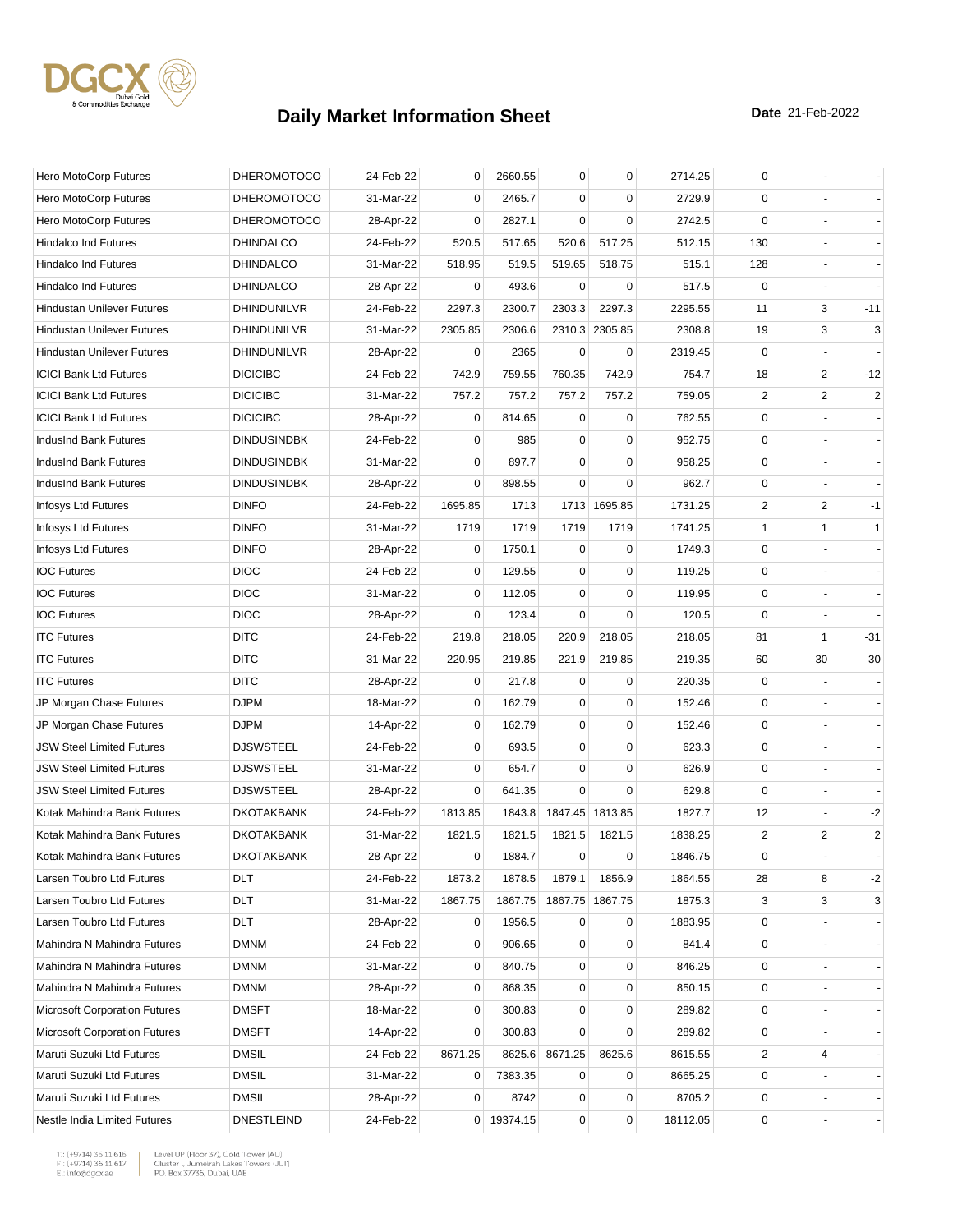

| Nestle India Limited Futures                     | <b>DNESTLEIND</b>  | 31-Mar-22 | 0              | 19675.9  | 0           | 0            | 18216.55 | 0           |                |                          |
|--------------------------------------------------|--------------------|-----------|----------------|----------|-------------|--------------|----------|-------------|----------------|--------------------------|
| Nestle India Limited Futures                     | <b>DNESTLEIND</b>  | 28-Apr-22 | 0              | 19095.25 | $\mathbf 0$ | 0            | 18300.6  | 0           |                |                          |
| <b>NTPC Futures</b>                              | <b>DNTPC</b>       | 24-Feb-22 | 0              | 137.35   | 0           | $\mathbf 0$  | 132      | $\mathbf 0$ |                |                          |
| <b>NTPC Futures</b>                              | <b>DNTPC</b>       | 31-Mar-22 | 0              | 128.6    | 0           | $\mathbf 0$  | 132.75   | $\mathbf 0$ |                |                          |
| <b>NTPC Futures</b>                              | <b>DNTPC</b>       | 28-Apr-22 | 0              | 137.5    | $\mathbf 0$ | $\mathbf 0$  | 133.35   | $\mathbf 0$ |                |                          |
| <b>ONGC Futures</b>                              | <b>DONGC</b>       | 24-Feb-22 | 0              | 155.75   | 0           | $\mathbf 0$  | 163.45   | 0           |                |                          |
| <b>ONGC Futures</b>                              | <b>DONGC</b>       | 31-Mar-22 | 0              | 142.45   | 0           | $\mathbf 0$  | 164.4    | $\mathbf 0$ |                |                          |
| <b>ONGC Futures</b>                              | <b>DONGC</b>       | 28-Apr-22 | 0              | 167.8    | 0           | 0            | 165.15   | $\mathbf 0$ |                |                          |
| <b>Power Grid Futures</b>                        | <b>DPOWERGRID</b>  | 24-Feb-22 | 0              | 206.35   | 0           | $\mathbf 0$  | 198.2    | $\mathbf 0$ |                |                          |
| <b>Power Grid Futures</b>                        | <b>DPOWERGRID</b>  | 31-Mar-22 | 0              | 208.2    | $\mathbf 0$ | $\mathbf 0$  | 199.35   | $\mathbf 0$ |                |                          |
| <b>Power Grid Futures</b>                        | <b>DPOWERGRID</b>  | 28-Apr-22 | 0              | 222.45   | $\mathbf 0$ | $\mathbf 0$  | 200.3    | 0           |                |                          |
| <b>Reliance Industries Ltd Futures</b>           | DRIL               | 24-Feb-22 | 2400.8         | 2421     | 2421        | 2400.8       | 2400.7   | 2           | 6              |                          |
| <b>Reliance Industries Ltd Futures</b>           | <b>DRIL</b>        | 31-Mar-22 | 0              | 2391.8   | 0           | 0            | 2414.55  | 0           |                |                          |
| <b>Reliance Industries Ltd Futures</b>           | <b>DRIL</b>        | 28-Apr-22 | 0              | 2411.7   | $\mathbf 0$ | $\mathbf 0$  | 2425.7   | 0           |                |                          |
| SBI Life Insurance Company Ltd<br><b>Futures</b> | <b>DSBILIFE</b>    | 24-Feb-22 | 0              | 1181.25  | $\mathbf 0$ | $\mathbf 0$  | 1135.1   | $\mathbf 0$ |                |                          |
| SBI Life Insurance Company Ltd<br><b>Futures</b> | <b>DSBILIFE</b>    | 31-Mar-22 | 0              | 1211.8   | $\mathbf 0$ | $\mathbf 0$  | 1141.65  | $\mathbf 0$ |                |                          |
| SBI Life Insurance Company Ltd<br><b>Futures</b> | <b>DSBILIFE</b>    | 28-Apr-22 | 0              | 1247.95  | $\mathbf 0$ | $\mathbf 0$  | 1146.95  | $\mathbf 0$ |                |                          |
| State Bank of India Futures                      | <b>DSBIN</b>       | 24-Feb-22 | 507.45         | 507.95   | 507.95      | 507.45       | 512      | 2           |                |                          |
| State Bank of India Futures                      | <b>DSBIN</b>       | 31-Mar-22 | 0              | 458      | $\mathbf 0$ | 0            | 514.95   | $\mathbf 0$ |                |                          |
| State Bank of India Futures                      | <b>DSBIN</b>       | 28-Apr-22 | 0              | 523      | $\Omega$    | $\mathbf 0$  | 517.35   | 0           |                |                          |
| Sun Pharma Futures                               | <b>DSUNPHARMA</b>  | 24-Feb-22 | 857.1          | 848.25   | 857.1       | 847.85       | 844.15   | 129         |                | $-1$                     |
| Sun Pharma Futures                               | <b>DSUNPHARMA</b>  | 31-Mar-22 | 851.55         | 850.95   | 852.55      | 850.45       | 849      | 128         |                |                          |
| Sun Pharma Futures                               | <b>DSUNPHARMA</b>  | 28-Apr-22 | 0              | 821.1    | 0           | 0            | 852.9    | 0           |                |                          |
| <b>Tata Steel Futures</b>                        | <b>DTATASTEEL</b>  | 24-Feb-22 | 0              | 1206.55  | $\mathbf 0$ | $\mathbf 0$  | 1182.25  | $\mathbf 0$ | 4              |                          |
| <b>Tata Steel Futures</b>                        | <b>DTATASTEEL</b>  | 31-Mar-22 | 0              | 1116.3   | 0           | 0            | 1189.05  | 0           |                |                          |
| <b>Tata Steel Futures</b>                        | <b>DTATASTEEL</b>  | 28-Apr-22 | $\mathbf 0$    | 1127.1   | $\mathbf 0$ | $\mathbf 0$  | 1194.55  | 0           |                |                          |
| <b>TCS Ltd Futures</b>                           | <b>DTCS</b>        | 24-Feb-22 | 3778.9         | 3710.6   | 3778.9      | 3710.6       | 3720.6   | 6           | $\overline{c}$ |                          |
| <b>TCS Ltd Futures</b>                           | <b>DTCS</b>        | 31-Mar-22 | 3739.85        | 3747     |             | 3747 3739.85 | 3742.1   | 4           | 2              | $\overline{c}$           |
| <b>TCS Ltd Futures</b>                           | <b>DTCS</b>        | 28-Apr-22 | 0              | 3831     | 0           | 0            | 3759.35  | 0           |                |                          |
| <b>Tech Mahindra Futures</b>                     | <b>DTECHM</b>      | 24-Feb-22 | 0              | 1561.25  | 0           | $\mathbf 0$  | 1418.65  | 0           |                |                          |
| Tech Mahindra Futures                            | <b>DTECHM</b>      | 31-Mar-22 | 0              | 1824.95  | 0           | 0            | 1426.85  | $\Omega$    |                |                          |
| <b>Tech Mahindra Futures</b>                     | <b>DTECHM</b>      | 28-Apr-22 | 0              | 1524.9   | 0           | $\mathbf 0$  | 1433.45  | 0           |                |                          |
| <b>Titan Company Limited Futures</b>             | DTITAN             | 24-Feb-22 | 0              | 2411.65  | 0           | $\pmb{0}$    | 2455.15  | 0           |                |                          |
| <b>Titan Company Limited Futures</b>             | <b>DTITAN</b>      | 31-Mar-22 | 0              | 2471.15  | 0           | 0            | 2469.3   | 0           |                |                          |
| <b>Titan Company Limited Futures</b>             | <b>DTITAN</b>      | 28-Apr-22 | 0              | 2415.05  | 0           | $\mathbf 0$  | 2480.7   | 0           |                |                          |
| <b>Tata Motors Ltd Futures</b>                   | DTTMT              | 24-Feb-22 | 489.05         | 493.6    | 498.75      | 488.05       | 494.6    | 193         |                | $-1$                     |
| <b>Tata Motors Ltd Futures</b>                   | <b>DTTMT</b>       | 31-Mar-22 | 500.05         | 495.5    | 500.05      | 494.9        | 497.45   | 133         | 5              | 5                        |
| <b>Tata Motors Ltd Futures</b>                   | DTTMT              | 28-Apr-22 | 0              | 498.5    | 0           | 0            | 499.75   | 0           |                | $\overline{\phantom{a}}$ |
| <b>Ultratech Cement Futures</b>                  | <b>DULTRACEMCO</b> | 24-Feb-22 | 0              | 7691.4   | $\mathbf 0$ | $\mathbf 0$  | 6815.7   | 0           |                |                          |
| <b>Ultratech Cement Futures</b>                  | <b>DULTRACEMCO</b> | 31-Mar-22 | 0              | 7499.85  | 0           | $\mathbf 0$  | 6855     | 0           |                |                          |
| <b>Ultratech Cement Futures</b>                  | DULTRACEMCO        | 28-Apr-22 | $\overline{0}$ | 7213.4   | 0           | $\pmb{0}$    | 6886.65  | 0           |                |                          |
| <b>UPL Futures</b>                               | <b>DUPL</b>        | 24-Feb-22 | 0              | 732.55   | 0           | $\pmb{0}$    | 704.4    | 0           |                |                          |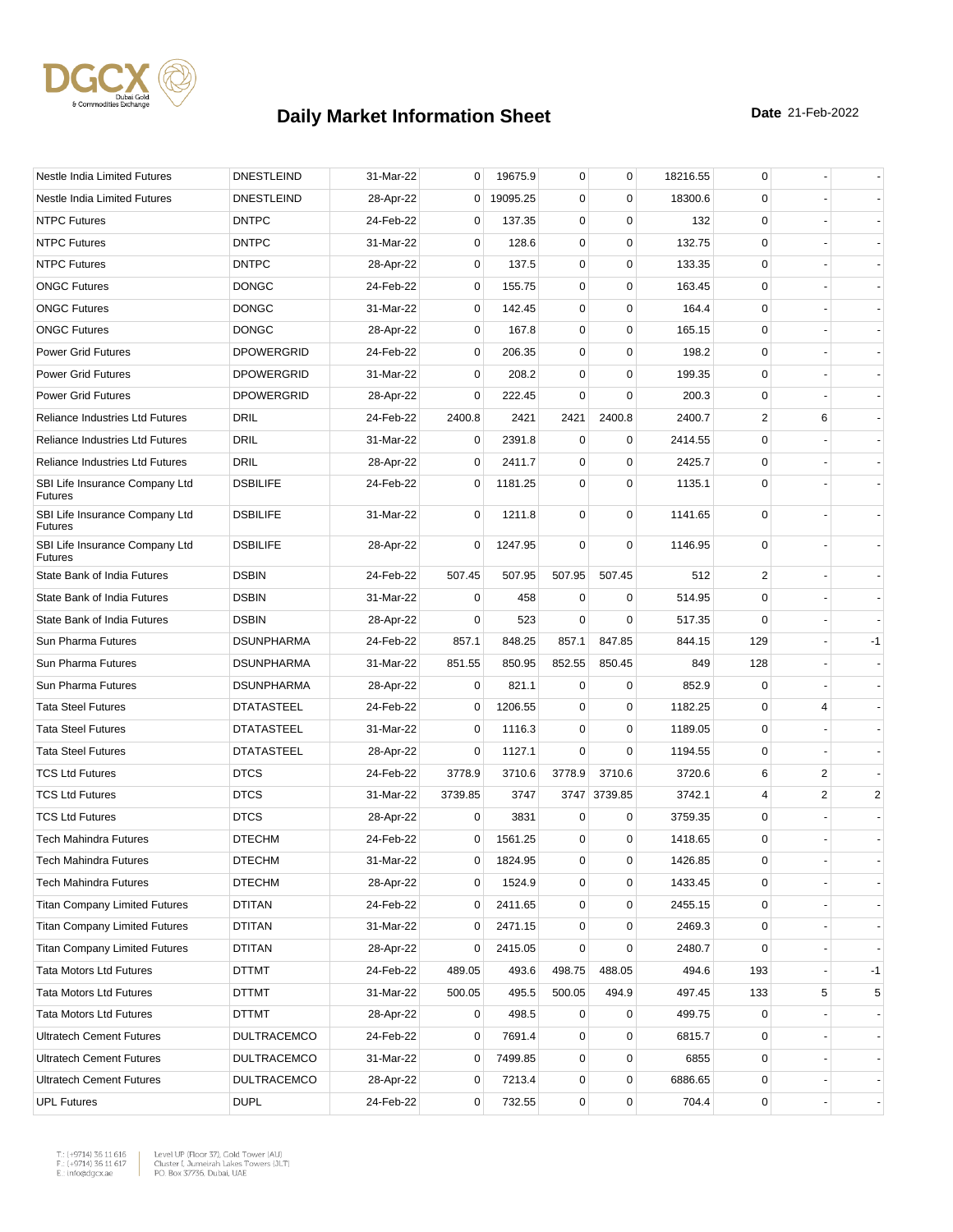

| <b>UPL Futures</b>      | <b>DUPL</b>     | 31-Mar-22 | 0 | 757    | 0 | 0        | 708.45 | 0        |  |
|-------------------------|-----------------|-----------|---|--------|---|----------|--------|----------|--|
| <b>UPL Futures</b>      | <b>DUPL</b>     | 28-Apr-22 | 0 | 804    | 0 | 0        | 711.7  | $\Omega$ |  |
| <b>Vedanta Futures</b>  | <b>DVEDL</b>    | 24-Feb-22 | 0 | 350.8  | 0 | 0        | 354.05 | $\Omega$ |  |
| <b>Vedanta Futures</b>  | <b>DVEDL</b>    | 31-Mar-22 | 0 | 337.95 | 0 | 0        | 356.1  | 0        |  |
| Vedanta Futures         | <b>DVEDL</b>    | 28-Apr-22 | 0 | 323.2  | 0 | 0        | 357.75 | $\Omega$ |  |
| <b>Wipro Futures</b>    | <b>DWIPRO</b>   | 24-Feb-22 | 0 | 646.15 | 0 | 0        | 571    | $\Omega$ |  |
| <b>Wipro Futures</b>    | <b>DWIPRO</b>   | 31-Mar-22 | 0 | 724    | 0 | $\Omega$ | 574.3  | $\Omega$ |  |
| <b>Wipro Futures</b>    | <b>DWIPRO</b>   | 28-Apr-22 | 0 | 571.8  | 0 | $\Omega$ | 576.95 | $\Omega$ |  |
| <b>Yes Bank Futures</b> | <b>DYESBANK</b> | 24-Feb-22 | 0 | 12.85  | 0 | 0        | 13.65  | 0        |  |
| <b>Yes Bank Futures</b> | <b>DYESBANK</b> | 31-Mar-22 | 0 | 13.8   | 0 | 0        | 13.75  | 0        |  |
| <b>Yes Bank Futures</b> | <b>DYESBANK</b> | 28-Apr-22 | 0 | 13.85  | 0 | 0        | 13.8   | $\Omega$ |  |

#### **DGCX Hydrocarbons**

| <b>Contract Name</b>           | <b>Contract Code</b> | <b>Expiry</b> | Opening<br>Price | Closing High<br><b>Price</b> |             | Low         | <b>Settlement</b><br><b>Price</b> | <b>Volume</b> | Open<br><b>Interest</b> | Change<br>in Ol |
|--------------------------------|----------------------|---------------|------------------|------------------------------|-------------|-------------|-----------------------------------|---------------|-------------------------|-----------------|
| <b>Brent Crude Oil Futures</b> | <b>DBRC</b>          | 25-Feb-22     | 0                | 90.6                         | $\mathbf 0$ | $\pmb{0}$   | 95.39                             | $\mathbf 0$   | 6                       |                 |
| <b>Brent Crude Oil Futures</b> | <b>DBRC</b>          | 30-Mar-22     | 0                | 45.45                        | 0           | $\mathbf 0$ | 92.99                             | $\mathbf 0$   |                         |                 |
| <b>Brent Crude Oil Futures</b> | <b>DBRC</b>          | 28-Apr-22     | $\mathbf 0$      | 42.3                         | $\mathbf 0$ | $\mathbf 0$ | 91.17                             | 0             |                         |                 |
| <b>Brent Crude Oil Futures</b> | <b>DBRC</b>          | 30-May-22     | $\mathbf 0$      | 49.07                        | $\mathbf 0$ | $\mathbf 0$ | 89.74                             | $\mathbf 0$   |                         |                 |
| <b>Brent Crude Oil Futures</b> | <b>DBRC</b>          | 29-Jun-22     | 0                | 49.07                        | $\mathbf 0$ | $\mathbf 0$ | 88.65                             | $\mathbf 0$   |                         |                 |
| <b>Brent Crude Oil Futures</b> | <b>DBRC</b>          | 28-Jul-22     | $\mathbf 0$      | 51.51                        | $\mathbf 0$ | $\mathbf 0$ | 87.71                             | $\mathbf 0$   |                         |                 |
| <b>Brent Crude Oil Futures</b> | <b>DBRC</b>          | 30-Aug-22     | 0                | 51.51                        | 0           | $\mathbf 0$ | 86.88                             | $\mathbf 0$   |                         |                 |
| <b>Brent Crude Oil Futures</b> | <b>DBRC</b>          | 29-Sep-22     | $\mathbf 0$      | 58.2                         | 0           | $\mathbf 0$ | 86.15                             | $\mathbf 0$   |                         |                 |
| <b>Brent Crude Oil Futures</b> | <b>DBRC</b>          | 28-Oct-22     | 0                | 58.2                         | 0           | $\pmb{0}$   | 85.47                             | 0             |                         |                 |
| <b>Brent Crude Oil Futures</b> | <b>DBRC</b>          | 29-Nov-22     | $\Omega$         | 58.2                         | 0           | $\mathbf 0$ | 84.82                             | $\mathbf 0$   |                         |                 |
| <b>Brent Crude Oil Futures</b> | <b>DBRC</b>          | 28-Dec-22     | $\Omega$         | 58.2                         | 0           | $\mathbf 0$ | 84.2                              | $\Omega$      |                         |                 |
| <b>Brent Crude Oil Futures</b> | <b>DBRC</b>          | 30-Jan-23     | $\mathbf 0$      | 58.2                         | $\mathbf 0$ | $\mathbf 0$ | 83.64                             | $\mathbf 0$   |                         |                 |
| <b>Brent Crude Oil Futures</b> | <b>DBRC</b>          | 27-Feb-23     | $\Omega$         | 65.2                         | $\mathbf 0$ | $\mathbf 0$ | 83.14                             | $\mathbf 0$   |                         |                 |
| <b>Brent Crude Oil Futures</b> | <b>DBRC</b>          | 30-Mar-23     | $\mathbf 0$      | 69.42                        | $\mathbf 0$ | $\mathbf 0$ | 82.64                             | $\mathbf 0$   |                         |                 |
| <b>Brent Crude Oil Futures</b> | <b>DBRC</b>          | 27-Apr-23     | $\mathbf 0$      | 69.42                        | $\mathbf 0$ | $\mathbf 0$ | 82.14                             | $\mathbf 0$   |                         |                 |
| <b>Brent Crude Oil Futures</b> | <b>DBRC</b>          | 30-May-23     | 0                | 67.77                        | 0           | $\mathbf 0$ | 81.71                             | $\mathbf 0$   |                         |                 |
| <b>Brent Crude Oil Futures</b> | <b>DBRC</b>          | 29-Jun-23     | $\mathbf 0$      | 71.5                         | $\mathbf 0$ | $\mathbf 0$ | 81.3                              | $\mathbf 0$   |                         |                 |
| <b>Brent Crude Oil Futures</b> | <b>DBRC</b>          | 28-Jul-23     | $\Omega$         | 71.5                         | $\Omega$    | $\Omega$    | 80.89                             | $\Omega$      |                         |                 |
| <b>WTI Crude Oil Futures</b>   | <b>DWTI</b>          | 21-Mar-22     | 89.61            | 91.95                        | 91.95       | 89.61       | 90.21                             | 37            | $\overline{4}$          | 2               |
| <b>WTI Crude Oil Futures</b>   | <b>DWTI</b>          | 19-Apr-22     | 89.78            | 90.45                        | 90.45       | 89.78       | 88.6                              | 5             |                         |                 |
| <b>WTI Crude Oil Futures</b>   | <b>DWTI</b>          | 19-May-22     | 88.59            | 88.59                        | 88.59       | 88.59       | 86.92                             | $\mathbf{1}$  |                         |                 |
| <b>WTI Crude Oil Futures</b>   | <b>DWTI</b>          | 20-Jun-22     | 0                | 45.2                         | $\mathbf 0$ | $\mathbf 0$ | 85.42                             | $\mathbf 0$   |                         |                 |
| <b>WTI Crude Oil Futures</b>   | <b>DWTI</b>          | 19-Jul-22     | 0                | 49                           | $\mathbf 0$ | 0           | 84.18                             | 0             |                         |                 |
| <b>WTI Crude Oil Futures</b>   | <b>DWTI</b>          | 19-Aug-22     | $\mathbf 0$      | 49                           | $\mathbf 0$ | $\mathbf 0$ | 83.14                             | $\mathbf 0$   |                         |                 |
| <b>WTI Crude Oil Futures</b>   | <b>DWTI</b>          | 19-Sep-22     | $\mathbf 0$      | 49.55                        | $\mathbf 0$ | $\mathbf 0$ | 82.25                             | 0             |                         |                 |
| <b>WTI Crude Oil Futures</b>   | <b>DWTI</b>          | 19-Oct-22     | 0                | 57.05                        | 0           | 0           | 81.47                             | 0             |                         |                 |
| <b>WTI Crude Oil Futures</b>   | <b>DWTI</b>          | 18-Nov-22     | $\mathbf 0$      | 55.74                        | $\mathbf 0$ | $\mathbf 0$ | 80.74                             | $\mathbf 0$   |                         |                 |
| <b>WTI Crude Oil Futures</b>   | <b>DWTI</b>          | 19-Dec-22     | 0                | 55.74                        | 0           | $\mathbf 0$ | 80.02                             | $\mathbf 0$   |                         |                 |
| <b>WTI Crude Oil Futures</b>   | <b>DWTI</b>          | 19-Jan-23     | $\Omega$         | 59.05                        | 0           | $\Omega$    | 79.35                             | $\Omega$      |                         |                 |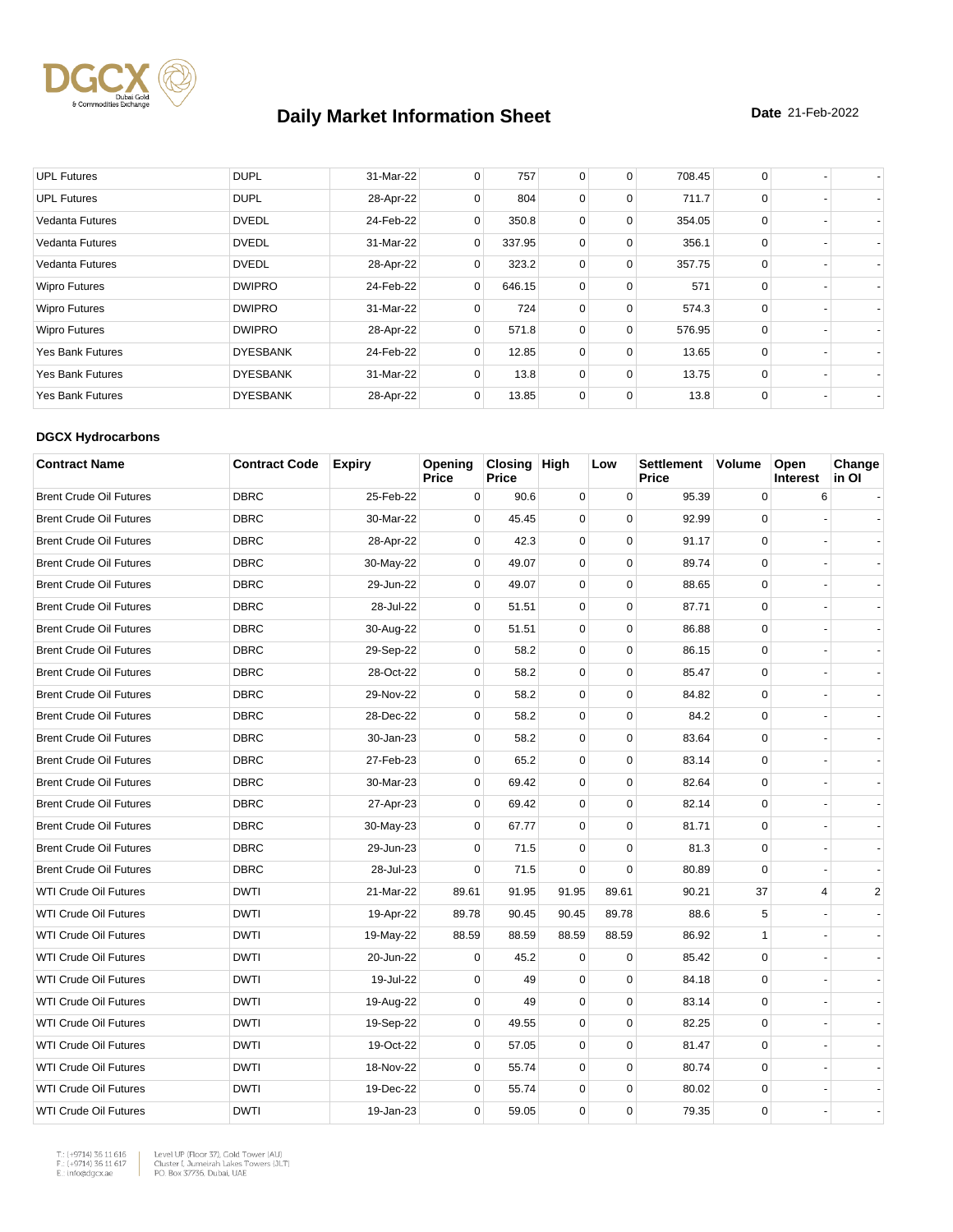

| <b>WTI Crude Oil Futures</b>      | <b>DWTI</b>  | 17-Feb-23 | 0           | 59.05 | 0           | $\mathbf 0$ | 78.74 | 0           |  |
|-----------------------------------|--------------|-----------|-------------|-------|-------------|-------------|-------|-------------|--|
| <b>WTI Crude Oil Futures</b>      | <b>DWTI</b>  | 20-Mar-23 | 0           | 61.96 | 0           | $\mathbf 0$ | 78.18 | $\mathbf 0$ |  |
| <b>WTI Crude Oil Futures</b>      | <b>DWTI</b>  | 19-Apr-23 | 0           | 55.82 | $\mathbf 0$ | $\Omega$    | 77.66 | $\mathbf 0$ |  |
| <b>WTI Crude Oil Futures</b>      | <b>DWTI</b>  | 19-May-23 | $\mathbf 0$ | 54.23 | $\mathbf 0$ | $\mathbf 0$ | 77.18 | $\mathbf 0$ |  |
| <b>WTI Crude Oil Futures</b>      | <b>DWTI</b>  | 19-Jun-23 | 0           | 54.23 | $\mathbf 0$ | $\mathbf 0$ | 76.68 | $\mathbf 0$ |  |
| <b>WTI Crude Oil Futures</b>      | <b>DWTI</b>  | 19-Jul-23 | $\Omega$    | 72.34 | $\mathbf 0$ | $\mathbf 0$ | 76.21 | $\mathbf 0$ |  |
| <b>WTI Crude Oil Futures</b>      | <b>DWTI</b>  | 21-Aug-23 | $\mathbf 0$ | 72.34 | 0           | $\mathbf 0$ | 75.77 | $\mathbf 0$ |  |
| <b>WTI Crude Oil Futures</b>      | <b>DWTI</b>  | 17-Nov-23 | 0           | 52.56 | 0           | $\mathbf 0$ | 74.68 | 0           |  |
| WTI Crude Oil Futures             | <b>DWTI</b>  | 20-May-24 | $\mathbf 0$ | 52.56 | $\mathbf 0$ | $\mathbf 0$ | 72.61 | 0           |  |
| <b>WTI Crude Oil Futures</b>      | <b>DWTI</b>  | 19-Nov-24 | $\mathbf 0$ | 55.2  | 0           | $\mathbf 0$ | 71.13 | $\mathbf 0$ |  |
| <b>WTI Crude Oil Futures</b>      | <b>DWTI</b>  | 19-May-25 | $\mathbf 0$ | 55.11 | 0           | $\mathbf 0$ | 69.87 | $\mathbf 0$ |  |
| <b>WTI Crude Oil Futures</b>      | <b>DWTI</b>  | 19-Nov-25 | 0           | 53.58 | $\mathbf 0$ | $\Omega$    | 68.93 | $\mathbf 0$ |  |
| <b>WTI Crude Oil Futures</b>      | <b>DWTI</b>  | 18-May-26 | $\mathbf 0$ | 51    | $\mathbf 0$ | $\mathbf 0$ | 68.13 | 0           |  |
| <b>WTI Crude Oil Futures</b>      | <b>DWTI</b>  | 19-Nov-26 | 0           | 47.25 | 0           | $\mathbf 0$ | 67.58 | 0           |  |
| WTI Crude Oil Futures             | <b>DWTI</b>  | 19-May-27 | 0           | 45.32 | $\mathbf 0$ | $\mathbf 0$ | 67.14 | $\mathbf 0$ |  |
| <b>WTI Crude Oil Futures</b>      | <b>DWTI</b>  | 18-Nov-27 | $\mathbf 0$ | 45.32 | $\mathbf 0$ | $\mathbf 0$ | 66.88 | $\mathbf 0$ |  |
| <b>WTI Crude Oil Futures</b>      | <b>DWTI</b>  | 19-May-28 | $\mathbf 0$ | 45.32 | 0           | $\mathbf 0$ | 66.75 | $\mathbf 0$ |  |
| WTI Crude Oil Mini Futures        | <b>DWTIM</b> | 21-Mar-22 | 0           | 57.15 | $\mathbf 0$ | $\mathbf 0$ | 90.21 | 0           |  |
| <b>WTI Crude Oil Mini Futures</b> | <b>DWTIM</b> | 19-Apr-22 | $\Omega$    | 58.69 | 0           | $\Omega$    | 88.6  | $\mathbf 0$ |  |
| WTI Crude Oil Mini Futures        | <b>DWTIM</b> | 19-May-22 | 0           | 58.69 | 0           | $\mathbf 0$ | 86.92 | $\mathsf 0$ |  |
| WTI Crude Oil Mini Futures        | <b>DWTIM</b> | 20-Jun-22 | $\mathbf 0$ | 58.69 | 0           | $\mathbf 0$ | 85.42 | 0           |  |
| <b>WTI Crude Oil Mini Futures</b> | <b>DWTIM</b> | 19-Jul-22 | $\mathbf 0$ | 61.09 | $\mathbf 0$ | $\mathbf 0$ | 84.18 | 0           |  |
| WTI Crude Oil Mini Futures        | <b>DWTIM</b> | 19-Aug-22 | $\mathbf 0$ | 61.09 | 0           | $\mathbf 0$ | 83.14 | 0           |  |
| WTI Crude Oil Mini Futures        | <b>DWTIM</b> | 19-Sep-22 | 0           | 64.52 | $\mathbf 0$ | $\mathbf 0$ | 82.25 | 0           |  |
| WTI Crude Oil Mini Futures        | <b>DWTIM</b> | 19-Oct-22 | $\Omega$    | 73.4  | $\mathbf 0$ | $\mathbf 0$ | 81.47 | $\mathbf 0$ |  |
| WTI Crude Oil Mini Futures        | <b>DWTIM</b> | 18-Nov-22 | 0           | 73.4  | 0           | $\mathbf 0$ | 80.74 | 0           |  |
| WTI Crude Oil Mini Futures        | <b>DWTIM</b> | 19-Dec-22 | $\mathbf 0$ | 73.4  | 0           | $\mathbf 0$ | 80.02 | $\mathbf 0$ |  |
| WTI Crude Oil Mini Futures        | <b>DWTIM</b> | 19-Jan-23 | $\mathbf 0$ | 76.05 | $\mathbf 0$ | $\mathbf 0$ | 79.35 | $\mathbf 0$ |  |
| WTI Crude Oil Mini Futures        | <b>DWTIM</b> | 17-Feb-23 | $\mathbf 0$ | 76.05 | $\mathbf 0$ | $\mathbf 0$ | 78.74 | $\mathbf 0$ |  |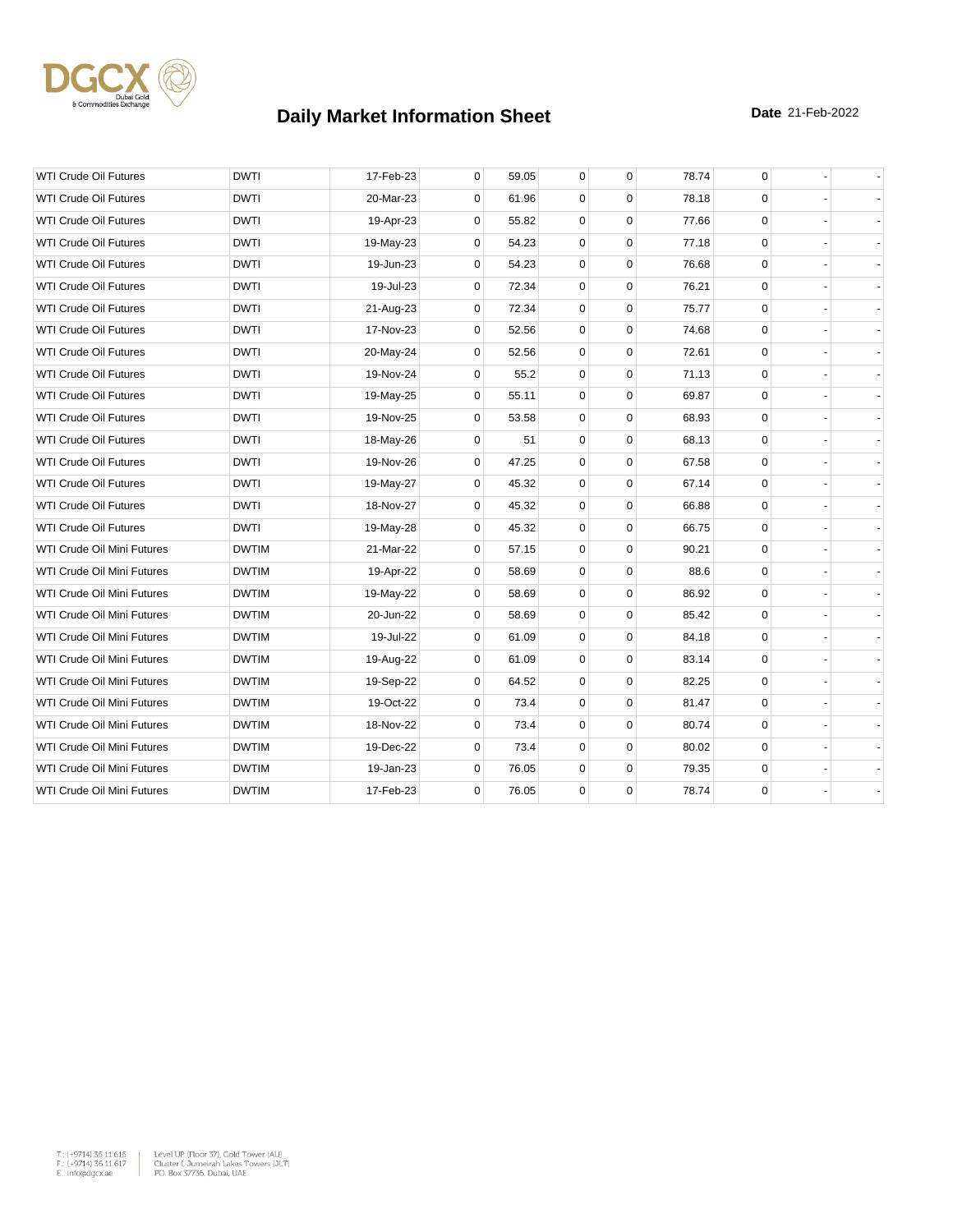

#### **DGCX Metals**

| <b>Contract Name</b>      | <b>Contract Code</b> | <b>Expiry</b> | Opening<br>Price | Closing High<br>Price |             | Low         | <b>Settlement</b><br><b>Price</b> | <b>Volume</b> | Open<br>Interest | Change<br>in OI |
|---------------------------|----------------------|---------------|------------------|-----------------------|-------------|-------------|-----------------------------------|---------------|------------------|-----------------|
| <b>Copper Futures</b>     | <b>DCU</b>           | 24-Feb-22     | 0                | 9411                  | 0           | $\mathbf 0$ | 9964                              | 0             |                  |                 |
| <b>Copper Futures</b>     | <b>DCU</b>           | 27-Apr-22     | $\Omega$         | 9830                  | 0           | $\Omega$    | 9978                              | 0             |                  |                 |
| <b>Copper Futures</b>     | <b>DCU</b>           | 28-Jun-22     | $\Omega$         | 9443                  | 0           | $\Omega$    | 9968                              | 0             |                  |                 |
| <b>Copper Futures</b>     | DCU                  | 29-Aug-22     | $\Omega$         | 9443                  | 0           | $\Omega$    | 9949                              | 0             |                  |                 |
| <b>Copper Futures</b>     | DCU                  | 28-Nov-22     | $\Omega$         | 9443                  | $\mathbf 0$ | $\Omega$    | 9930                              | 0             |                  |                 |
| <b>Gold Futures</b>       | DG                   | 29-Mar-22     | 1899.2           | 1908.1                | 1908.1      | 1890.2      | 1906.2                            | 360           | 639              | 4               |
| <b>Gold Futures</b>       | DG                   | 26-May-22     | 1893.8           | 1901                  | 1901        | 1893.1      | 1907.2                            | 257           | 4                |                 |
| <b>Gold Futures</b>       | DG                   | 27-Jul-22     | 0                | 1806                  | 0           | $\mathbf 0$ | 1908.2                            | 0             |                  |                 |
| <b>Gold Futures</b>       | DG                   | 28-Sep-22     | 0                | 1738.4                | 0           | $\Omega$    | 1909.2                            | 0             |                  |                 |
| <b>Gold Futures</b>       | DG                   | 28-Nov-22     | 0                | 1793                  | 0           | $\mathbf 0$ | 1910.2                            | $\mathbf 0$   |                  |                 |
| <b>Gold Futures</b>       | DG                   | 27-Jan-23     | $\mathbf 0$      | 1793                  | 0           | $\mathbf 0$ | 1911.2                            | $\mathbf 0$   |                  |                 |
| Daily Gold Futures        | <b>DGFC</b>          | 31-Dec-30     | $\mathbf 0$      | 1856                  | 0           | $\mathbf 0$ | 1895.1                            | 0             |                  |                 |
| Spot Gold                 | <b>DGSG</b>          | 31-Dec-30     | $\mathbf 0$      | 1850                  | 0           | $\mathbf 0$ | 1894.6                            | 0             |                  |                 |
| India Gold Quanto Futures | <b>DIG</b>           | 25-Mar-22     | 0                | 45454                 | 0           | $\mathbf 0$ | 50098                             | 0             |                  |                 |
| India Gold Quanto Futures | <b>DIG</b>           | 26-May-22     | $\Omega$         | 45454                 | 0           | $\Omega$    | 50072                             | 0             |                  |                 |
| India Gold Quanto Futures | <b>DIG</b>           | 27-Jul-22     | $\Omega$         | 45454                 | 0           | $\Omega$    | 50095                             | 0             |                  |                 |
| India Gold Quanto Futures | <b>DIG</b>           | 26-Sep-22     | $\Omega$         | 46560                 | 0           | $\Omega$    | 50365                             | 0             |                  |                 |
| India Gold Quanto Futures | <b>DIG</b>           | 24-Nov-22     | 0                | 46560                 | 0           | $\Omega$    | 50461                             | 0             |                  |                 |
| India Gold Quanto Futures | <b>DIG</b>           | 25-Jan-23     | $\Omega$         | 46560                 | $\Omega$    | $\Omega$    | 50562                             | $\Omega$      |                  |                 |
| <b>Silver Futures</b>     | <b>DS</b>            | 24-Feb-22     | 23.835           | 23.98                 | 23.98       | 23.835      | 24.04                             | 15            | 50               | $-15$           |
| <b>Silver Futures</b>     | <b>DS</b>            | 27-Apr-22     | 23.91            | 24.03                 | 24.03       | 23.805      | 24.09                             | 20            | 46               | 12              |
| <b>Silver Futures</b>     | <b>DS</b>            | 28-Jun-22     | 0                | 26.24                 | 0           | $\mathbf 0$ | 24.14                             | 0             |                  |                 |
| <b>Silver Futures</b>     | DS                   | 29-Aug-22     | $\Omega$         | 24.3                  | 0           | $\mathbf 0$ | 24.19                             | 0             |                  |                 |
| <b>Silver Futures</b>     | DS                   | 28-Nov-22     | $\Omega$         | 23.3                  | 0           | $\Omega$    | 24.24                             | 0             |                  |                 |

#### **DGCX Currency Options**

| <b>Contract Name</b> | Contract<br>Code | <b>Expiry</b> | <b>Series</b>       | Opening<br><b>Price</b> | Closing<br><b>Price</b> | High     | Low      | Settlement   Volume<br><b>Price</b> |          | Open<br>Interest in OI | Change |
|----------------------|------------------|---------------|---------------------|-------------------------|-------------------------|----------|----------|-------------------------------------|----------|------------------------|--------|
| Indian Rupee Options | <b>DINRO</b>     |               | 24-Feb-22 CE-123.08 | $\Omega$                | 8.39                    | 0        | $\Omega$ | 10.84                               | $\Omega$ |                        |        |
| Indian Rupee Options | <b>DINRO</b>     |               | 24-Feb-22 CE-123.46 | $\Omega$                | 8.03                    | $\Omega$ | $\Omega$ | 10.46                               | $\Omega$ |                        |        |
| Indian Rupee Options | <b>DINRO</b>     |               | 24-Feb-22 CE-123.84 | $\Omega$                | 7.66                    | 0        | $\Omega$ | 10.08                               |          |                        |        |
| Indian Rupee Options | <b>DINRO</b>     |               | 24-Feb-22 CE-124.22 | $\Omega$                | 7.3                     | $\Omega$ | $\Omega$ | 9.7                                 | $\Omega$ |                        |        |
| Indian Rupee Options | <b>DINRO</b>     |               | 24-Feb-22 CE-124.61 | $\Omega$                | 6.93                    | 0        | $\Omega$ | 9.31                                | $\Omega$ |                        |        |
| Indian Rupee Options | <b>DINRO</b>     |               | 24-Feb-22 CE-125.00 | $\Omega$                | 6.57                    | $\Omega$ | $\Omega$ | 8.92                                | $\Omega$ |                        |        |
| Indian Rupee Options | <b>DINRO</b>     |               | 24-Feb-22 CE-125.39 | $\Omega$                | 6.21                    | $\Omega$ | 0        | 8.53                                | $\Omega$ |                        |        |
| Indian Rupee Options | <b>DINRO</b>     |               | 24-Feb-22 CE-125.79 | $\Omega$                | 5.84                    | $\Omega$ | $\Omega$ | 8.13                                | $\Omega$ |                        |        |
| Indian Rupee Options | <b>DINRO</b>     |               | 24-Feb-22 CE-126.18 | $\Omega$                | 5.5                     | $\Omega$ | $\Omega$ | 7.74                                | $\Omega$ |                        |        |
| Indian Rupee Options | <b>DINRO</b>     |               | 24-Feb-22 CE-126.58 | $\Omega$                | 5.15                    | $\Omega$ | $\Omega$ | 7.34                                | $\Omega$ |                        |        |
| Indian Rupee Options | <b>DINRO</b>     |               | 24-Feb-22 CE-126.98 | $\Omega$                | 4.8                     | 0        | $\Omega$ | 6.94                                | $\Omega$ |                        |        |
| Indian Rupee Options | <b>DINRO</b>     |               | 24-Feb-22 CE-127.39 | $\Omega$                | 4.46                    | $\Omega$ | $\Omega$ | 6.53                                | $\Omega$ |                        |        |
| Indian Rupee Options | <b>DINRO</b>     |               | 24-Feb-22 CE-127.80 | $\Omega$                | 4.13                    | $\Omega$ | $\Omega$ | 6.12                                | $\Omega$ |                        |        |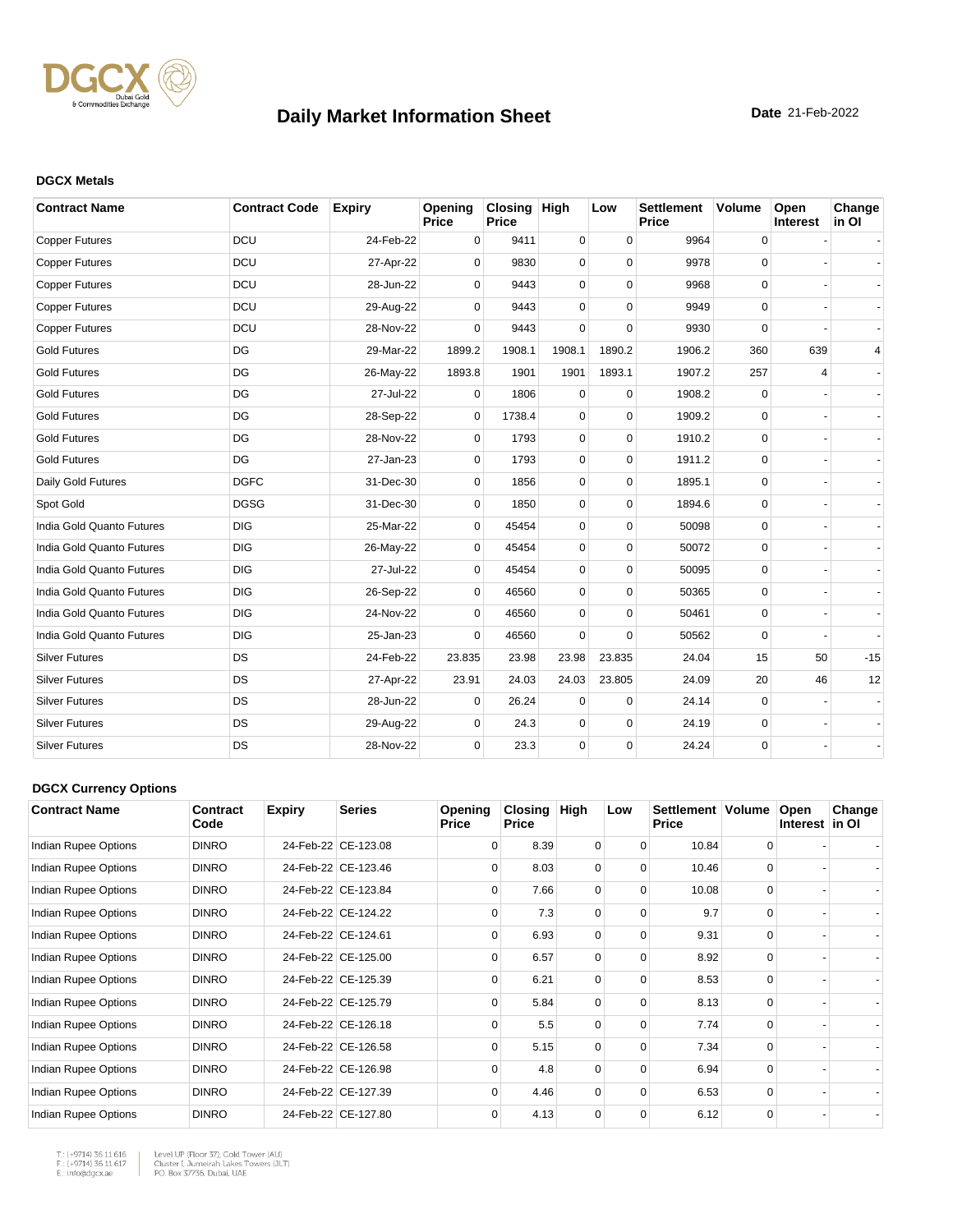

| <b>Indian Rupee Options</b> | <b>DINRO</b> | 24-Feb-22 CE-128.21 | 0    | 3.81 | $\mathbf 0$ | 0                | 5.71 | 0           |              |                |
|-----------------------------|--------------|---------------------|------|------|-------------|------------------|------|-------------|--------------|----------------|
| Indian Rupee Options        | <b>DINRO</b> | 24-Feb-22 CE-128.62 | 0    | 3.51 | 0           | $\Omega$         | 5.3  | 0           |              |                |
| <b>Indian Rupee Options</b> | <b>DINRO</b> | 24-Feb-22 CE-129.03 | 0    | 3.21 | 0           | $\mathbf 0$      | 4.89 | 0           |              |                |
| Indian Rupee Options        | <b>DINRO</b> | 24-Feb-22 CE-129.45 | 0    | 2.92 | $\mathbf 0$ | $\mathbf 0$      | 4.47 | 0           |              |                |
| <b>Indian Rupee Options</b> | <b>DINRO</b> | 24-Feb-22 CE-129.87 | 0    | 2.65 | $\mathbf 0$ | 0                | 4.05 | 0           |              |                |
| Indian Rupee Options        | <b>DINRO</b> | 24-Feb-22 CE-130.29 | 0    | 2.39 | $\mathbf 0$ | $\mathbf 0$      | 3.63 | 0           |              |                |
| Indian Rupee Options        | <b>DINRO</b> | 24-Feb-22 CE-130.72 | 0    | 2.14 | $\mathbf 0$ | 0                | 3.2  | 0           |              |                |
| Indian Rupee Options        | <b>DINRO</b> | 24-Feb-22 CE-131.15 | 0    | 1.45 | 0           | $\mathbf 0$      | 2.77 | 0           |              |                |
| Indian Rupee Options        | <b>DINRO</b> | 24-Feb-22 CE-131.58 | 0    | 1.57 | $\mathbf 0$ | $\mathbf 0$      | 2.34 | 0           |              |                |
| Indian Rupee Options        | <b>DINRO</b> | 24-Feb-22 CE-132.01 | 0    | 1.86 | $\mathbf 0$ | 0                | 1.91 | $\mathbf 0$ | 10           |                |
| Indian Rupee Options        | <b>DINRO</b> | 24-Feb-22 CE-132.45 | 1.61 | 1.82 | 1.92        | 1.56             | 1.47 | 50          | 10           |                |
| Indian Rupee Options        | <b>DINRO</b> | 24-Feb-22 CE-132.89 | 1.18 | 1.26 | 1.47        | 1.18             | 1.03 | 80          |              |                |
| Indian Rupee Options        | <b>DINRO</b> | 24-Feb-22 CE-133.33 | 0.73 | 1.05 | 1.06        | 0.73             | 0.6  | 50          | 10           |                |
| Indian Rupee Options        | <b>DINRO</b> | 24-Feb-22 CE-133.78 | 0.64 | 0.64 | 0.64        | 0.64             | 0.24 | 10          |              |                |
| Indian Rupee Options        | <b>DINRO</b> | 24-Feb-22 CE-134.23 | 0.33 | 0.33 | 0.33        | 0.33             | 0.06 | 10          |              |                |
| Indian Rupee Options        | <b>DINRO</b> | 24-Feb-22 CE-134.68 | 0    | 0.03 | $\mathbf 0$ | 0                | 0.01 | $\mathbf 0$ |              |                |
| Indian Rupee Options        | <b>DINRO</b> | 24-Feb-22 CE-135.14 | 0.03 | 0.03 | 0.03        | 0.03             | 0.01 | 20          |              |                |
| Indian Rupee Options        | <b>DINRO</b> | 24-Feb-22 CE-135.59 | 0    | 0.06 | $\mathbf 0$ | 0                | 0.01 | 0           |              |                |
| Indian Rupee Options        | <b>DINRO</b> | 24-Feb-22 CE-136.05 | 0    | 0.03 | $\mathbf 0$ | $\mathbf 0$      | 0.01 | 0           | $\mathbf{1}$ |                |
| Indian Rupee Options        | <b>DINRO</b> | 24-Feb-22 CE-136.52 | 0    | 0.3  | $\mathbf 0$ | $\mathbf 0$      | 0.01 | 0           |              |                |
| Indian Rupee Options        | <b>DINRO</b> | 24-Feb-22 CE-136.99 | 0    | 0.24 | $\mathbf 0$ | $\mathbf 0$      | 0.01 | 0           |              |                |
| Indian Rupee Options        | <b>DINRO</b> | 24-Feb-22 CE-137.46 | 0    | 0.2  | $\mathbf 0$ | 0                | 0.01 | 0           |              |                |
| Indian Rupee Options        | <b>DINRO</b> | 24-Feb-22 CE-137.93 | 0    | 0.16 | 0           | $\mathbf 0$      | 0.01 | 0           |              |                |
| Indian Rupee Options        | <b>DINRO</b> | 24-Feb-22 CE-138.41 | 0    | 0.13 | $\mathbf 0$ | $\mathbf 0$      | 0.01 | 0           |              |                |
| Indian Rupee Options        | <b>DINRO</b> | 24-Feb-22 CE-138.89 | 0    | 0.1  | $\mathbf 0$ | $\mathbf 0$      | 0.01 | 0           |              |                |
| Indian Rupee Options        | <b>DINRO</b> | 24-Feb-22 CE-139.37 | 0    | 0.08 | $\mathbf 0$ | $\mathbf 0$      | 0.01 | 0           |              |                |
| Indian Rupee Options        | <b>DINRO</b> | 24-Feb-22 CE-139.86 | 0    | 0.06 | $\mathbf 0$ | 0                | 0.01 | 0           |              |                |
| Indian Rupee Options        | <b>DINRO</b> | 24-Feb-22 CE-140.35 | 0    | 0.05 | 0           | $\mathbf 0$      | 0.01 | 0           |              |                |
| Indian Rupee Options        | <b>DINRO</b> | 24-Feb-22 PE-123.08 | 0    | 0.04 | $\mathbf 0$ | $\mathbf 0$      | 0.01 | 0           |              |                |
| Indian Rupee Options        | <b>DINRO</b> | 24-Feb-22 PE-123.46 | 0    | 0.06 | $\mathbf 0$ | 0                | 0.01 | 0           |              |                |
| Indian Rupee Options        | <b>DINRO</b> | 24-Feb-22 PE-123.84 | 0    | 0.07 | $\mathbf 0$ | $\mathbf 0$      | 0.01 | 0           |              |                |
| Indian Rupee Options        | <b>DINRO</b> | 24-Feb-22 PE-124.22 | 0    | 0.08 | $\pmb{0}$   | $\pmb{0}$        | 0.01 | 0           |              |                |
| Indian Rupee Options        | <b>DINRO</b> | 24-Feb-22 PE-124.61 | 0    | 0.1  | 0           | $\mathbf 0$      | 0.01 | 0           |              |                |
| Indian Rupee Options        | <b>DINRO</b> | 24-Feb-22 PE-125.00 | 0    | 0.13 | $\pmb{0}$   | 0                | 0.01 | 0           |              |                |
| Indian Rupee Options        | <b>DINRO</b> | 24-Feb-22 PE-125.39 | 0    | 0.16 | 0           | 0                | 0.01 | 0           |              |                |
| Indian Rupee Options        | <b>DINRO</b> | 24-Feb-22 PE-125.79 | 0    | 0.19 | 0           | 0                | 0.01 | 0           |              | $\blacksquare$ |
| Indian Rupee Options        | <b>DINRO</b> | 24-Feb-22 PE-126.18 | 0    | 0.23 | $\mathbf 0$ | $\mathbf 0$      | 0.01 | 0           |              |                |
| Indian Rupee Options        | <b>DINRO</b> | 24-Feb-22 PE-126.58 | 0    | 0.28 | 0           | 0                | 0.01 | 0           |              |                |
| Indian Rupee Options        | <b>DINRO</b> | 24-Feb-22 PE-126.98 | 0    | 0.34 | 0           | 0                | 0.01 | 0           |              |                |
| Indian Rupee Options        | <b>DINRO</b> | 24-Feb-22 PE-127.39 | 0    | 0.41 | 0           | 0                | 0.01 | 0           |              |                |
| Indian Rupee Options        | <b>DINRO</b> | 24-Feb-22 PE-127.80 | 0    | 0.49 | $\pmb{0}$   | 0                | 0.01 | 0           |              |                |
| Indian Rupee Options        | <b>DINRO</b> | 24-Feb-22 PE-128.21 | 0    | 0.58 | $\mathbf 0$ | 0                | 0.01 | 0           |              |                |
| Indian Rupee Options        | <b>DINRO</b> | 24-Feb-22 PE-128.62 | 0    | 0.68 | $\pmb{0}$   | $\boldsymbol{0}$ | 0.01 | 0           |              |                |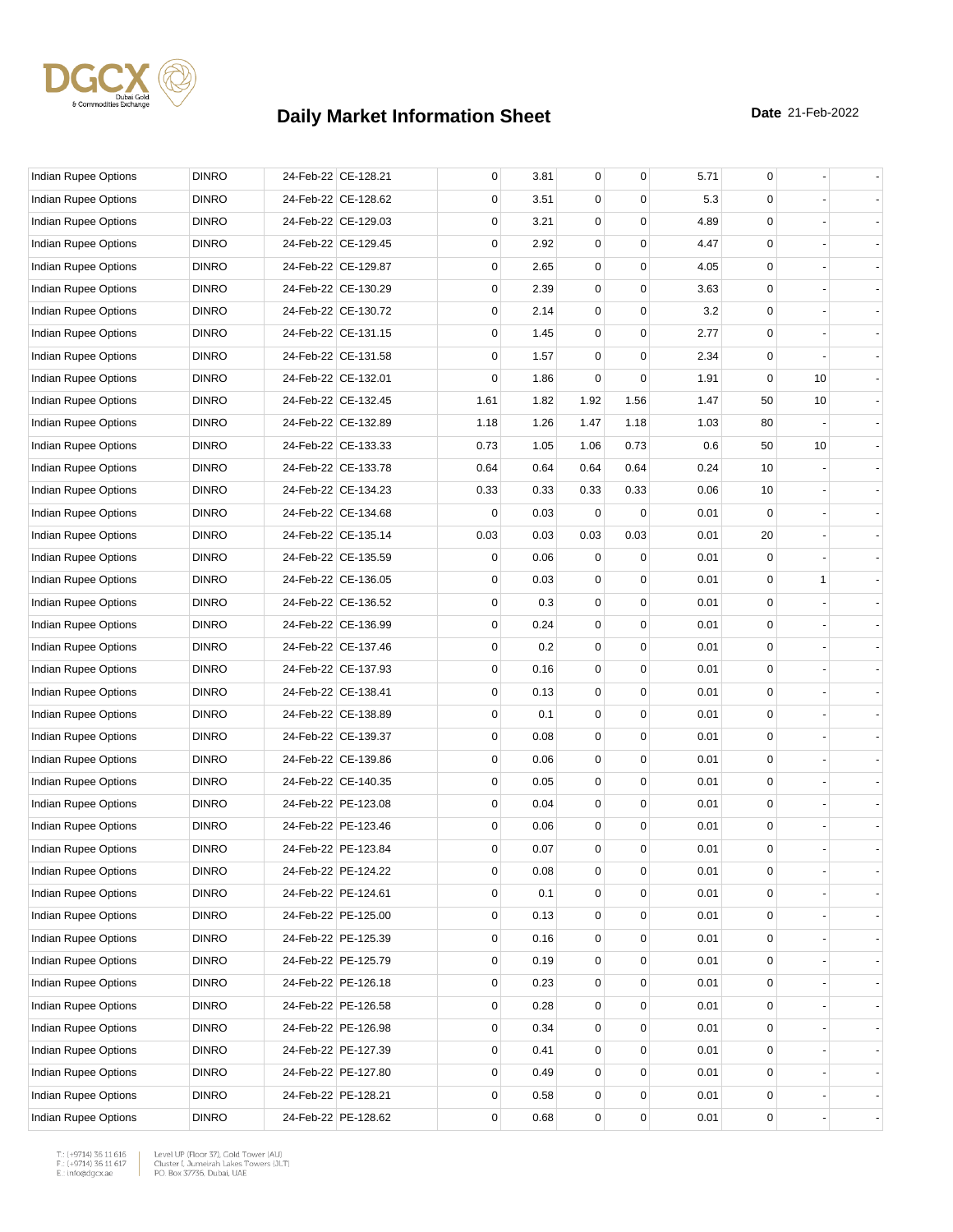

| Indian Rupee Options        | <b>DINRO</b> | 24-Feb-22 PE-129.03 | 0           | 0.79 | $\mathbf{0}$ | 0        | 0.01 | 0            |    |       |
|-----------------------------|--------------|---------------------|-------------|------|--------------|----------|------|--------------|----|-------|
| Indian Rupee Options        | <b>DINRO</b> | 24-Feb-22 PE-129.45 | 0           | 0.92 | 0            | $\Omega$ | 0.01 | 0            |    |       |
| Indian Rupee Options        | <b>DINRO</b> | 24-Feb-22 PE-129.87 | 0           | 0.03 | 0            | 0        | 0.01 | 0            |    |       |
| Indian Rupee Options        | <b>DINRO</b> | 24-Feb-22 PE-130.29 | 0           | 1.23 | 0            | 0        | 0.01 | 0            |    |       |
| Indian Rupee Options        | <b>DINRO</b> | 24-Feb-22 PE-130.72 | 0           | 0.11 | $\mathbf 0$  | 0        | 0.01 | 0            |    |       |
| Indian Rupee Options        | <b>DINRO</b> | 24-Feb-22 PE-131.15 | $\mathbf 0$ | 0.03 | $\Omega$     | 0        | 0.01 | $\mathbf 0$  |    |       |
| Indian Rupee Options        | <b>DINRO</b> | 24-Feb-22 PE-131.58 | 0.02        | 0.02 | 0.02         | 0.02     | 0.01 | 20           | 20 | $-20$ |
| Indian Rupee Options        | <b>DINRO</b> | 24-Feb-22 PE-132.01 | 0           | 0.02 | $\mathbf 0$  | 0        | 0.01 | $\mathbf 0$  | 10 |       |
| Indian Rupee Options        | <b>DINRO</b> | 24-Feb-22 PE-132.45 | 0.02        | 0.02 | 0.02         | 0.02     | 0.01 | 10           | 90 | $-10$ |
| Indian Rupee Options        | <b>DINRO</b> | 24-Feb-22 PE-132.89 | 0.03        | 0.03 | 0.03         | 0.03     | 0.01 | 10           |    |       |
| Indian Rupee Options        | <b>DINRO</b> | 24-Feb-22 PE-133.33 | 0           | 0.64 | $\mathbf 0$  | 0        | 0.02 | $\mathbf 0$  | 10 |       |
| Indian Rupee Options        | <b>DINRO</b> | 24-Feb-22 PE-133.78 | 0           | 0.69 | $\Omega$     | 0        | 0.11 | $\Omega$     |    |       |
| Indian Rupee Options        | <b>DINRO</b> | 24-Feb-22 PE-134.23 | 0.32        | 0.32 | 0.32         | 0.32     | 0.37 | 10           |    |       |
| Indian Rupee Options        | <b>DINRO</b> | 24-Feb-22 PE-134.68 | 0.61        | 0.81 | 0.81         | 0.51     | 0.77 | 80           |    |       |
| Indian Rupee Options        | <b>DINRO</b> | 24-Feb-22 PE-135.14 | 1.14        | 1.24 | 1.24         | 0.82     | 1.23 | 90           |    |       |
| Indian Rupee Options        | <b>DINRO</b> | 24-Feb-22 PE-135.59 | 0           | 4.55 | $\mathbf 0$  | 0        | 1.68 | 0            |    |       |
| <b>Indian Rupee Options</b> | <b>DINRO</b> | 24-Feb-22 PE-136.05 | 0           | 4.93 | 0            | 0        | 2.14 | 0            |    |       |
| Indian Rupee Options        | <b>DINRO</b> | 24-Feb-22 PE-136.52 | 0           | 5.34 | 0            | 0        | 2.61 | $\mathbf 0$  |    |       |
| <b>Indian Rupee Options</b> | <b>DINRO</b> | 24-Feb-22 PE-136.99 | $\mathbf 0$ | 5.75 | 0            | 0        | 3.08 | 0            |    |       |
| Indian Rupee Options        | <b>DINRO</b> | 24-Feb-22 PE-137.46 | $\mathbf 0$ | 6.17 | $\mathbf 0$  | 0        | 3.55 | $\mathbf 0$  |    |       |
| Indian Rupee Options        | <b>DINRO</b> | 24-Feb-22 PE-137.93 | $\mathbf 0$ | 6.61 | $\mathbf 0$  | 0        | 4.02 | $\mathbf 0$  |    |       |
| Indian Rupee Options        | <b>DINRO</b> | 24-Feb-22 PE-138.41 | 0           | 7.05 | 0            | 0        | 4.5  | 0            |    |       |
| Indian Rupee Options        | <b>DINRO</b> | 24-Feb-22 PE-138.89 | 0           | 7.5  | $\mathbf 0$  | 0        | 4.98 | $\mathbf 0$  |    |       |
| Indian Rupee Options        | <b>DINRO</b> | 24-Feb-22 PE-139.37 | $\mathbf 0$ | 7.96 | 0            | 0        | 5.46 | 0            |    |       |
| Indian Rupee Options        | <b>DINRO</b> | 24-Feb-22 PE-139.86 | 0           | 8.43 | $\mathbf 0$  | 0        | 5.95 | $\mathbf 0$  |    |       |
| Indian Rupee Options        | <b>DINRO</b> | 24-Feb-22 PE-140.35 | $\mathbf 0$ | 8.91 | $\mathbf 0$  | 0        | 6.44 | $\mathbf 0$  |    |       |
| Indian Rupee Options        | <b>DINRO</b> | 29-Mar-22 CE-124.61 | 0           | 8.95 | 0            | 0        | 8.97 | 0            |    |       |
| <b>Indian Rupee Options</b> | <b>DINRO</b> | 29-Mar-22 CE-125.00 | 0           | 8.58 | 0            | 0        | 8.58 | $\mathbf 0$  |    |       |
| Indian Rupee Options        | <b>DINRO</b> | 29-Mar-22 CE-125.39 | $\mathbf 0$ | 8.2  | $\mathbf 0$  | 0        | 8.19 | 0            |    |       |
| Indian Rupee Options        | <b>DINRO</b> | 29-Mar-22 CE-125.79 | $\mathbf 0$ | 7.82 | $\mathbf 0$  | 0        | 7.79 | $\mathbf 0$  |    |       |
| Indian Rupee Options        | <b>DINRO</b> | 29-Mar-22 CE-126.18 | 0           | 7.45 | $\mathbf 0$  | 0        | 7.4  | $\mathbf 0$  |    |       |
| Indian Rupee Options        | <b>DINRO</b> | 29-Mar-22 CE-126.58 | 0           | 7.07 | 0            | 0        | 7    | 0            |    |       |
| Indian Rupee Options        | <b>DINRO</b> | 29-Mar-22 CE-126.98 | 0           | 6.7  | 0            | 0        | 6.6  | 0            |    |       |
| <b>Indian Rupee Options</b> | <b>DINRO</b> | 29-Mar-22 CE-127.39 | 0           | 6.32 | 0            | 0        | 6.19 | 0            |    |       |
| Indian Rupee Options        | <b>DINRO</b> | 29-Mar-22 CE-127.80 | 0           | 5.96 | $\mathbf{0}$ | 0        | 5.78 | $\mathbf{0}$ |    |       |
| Indian Rupee Options        | <b>DINRO</b> | 29-Mar-22 CE-128.21 | 0           | 5.59 | $\mathbf 0$  | 0        | 5.37 | 0            |    |       |
| <b>Indian Rupee Options</b> | <b>DINRO</b> | 29-Mar-22 CE-128.62 | 0           | 5.24 | 0            | 0        | 4.96 | 0            |    |       |
| Indian Rupee Options        | <b>DINRO</b> | 29-Mar-22 CE-129.03 | 0           | 4.89 | 0            | 0        | 4.56 | 0            |    |       |
| <b>Indian Rupee Options</b> | <b>DINRO</b> | 29-Mar-22 CE-129.45 | 0           | 4.55 | 0            | 0        | 4.14 | 0            |    |       |
| Indian Rupee Options        | <b>DINRO</b> | 29-Mar-22 CE-129.87 | 0           | 4.21 | $\mathbf 0$  | 0        | 3.72 | 0            |    |       |
| Indian Rupee Options        | <b>DINRO</b> | 29-Mar-22 CE-130.29 | 0           | 3.89 | 0            | 0        | 3.31 | 0            |    |       |
| Indian Rupee Options        | <b>DINRO</b> | 29-Mar-22 CE-130.72 | 0           | 3.57 | 0            | 0        | 2.9  | 0            |    |       |
| Indian Rupee Options        | <b>DINRO</b> | 29-Mar-22 CE-131.15 | 0           | 3.27 | 0            | 0        | 2.5  | 0            |    |       |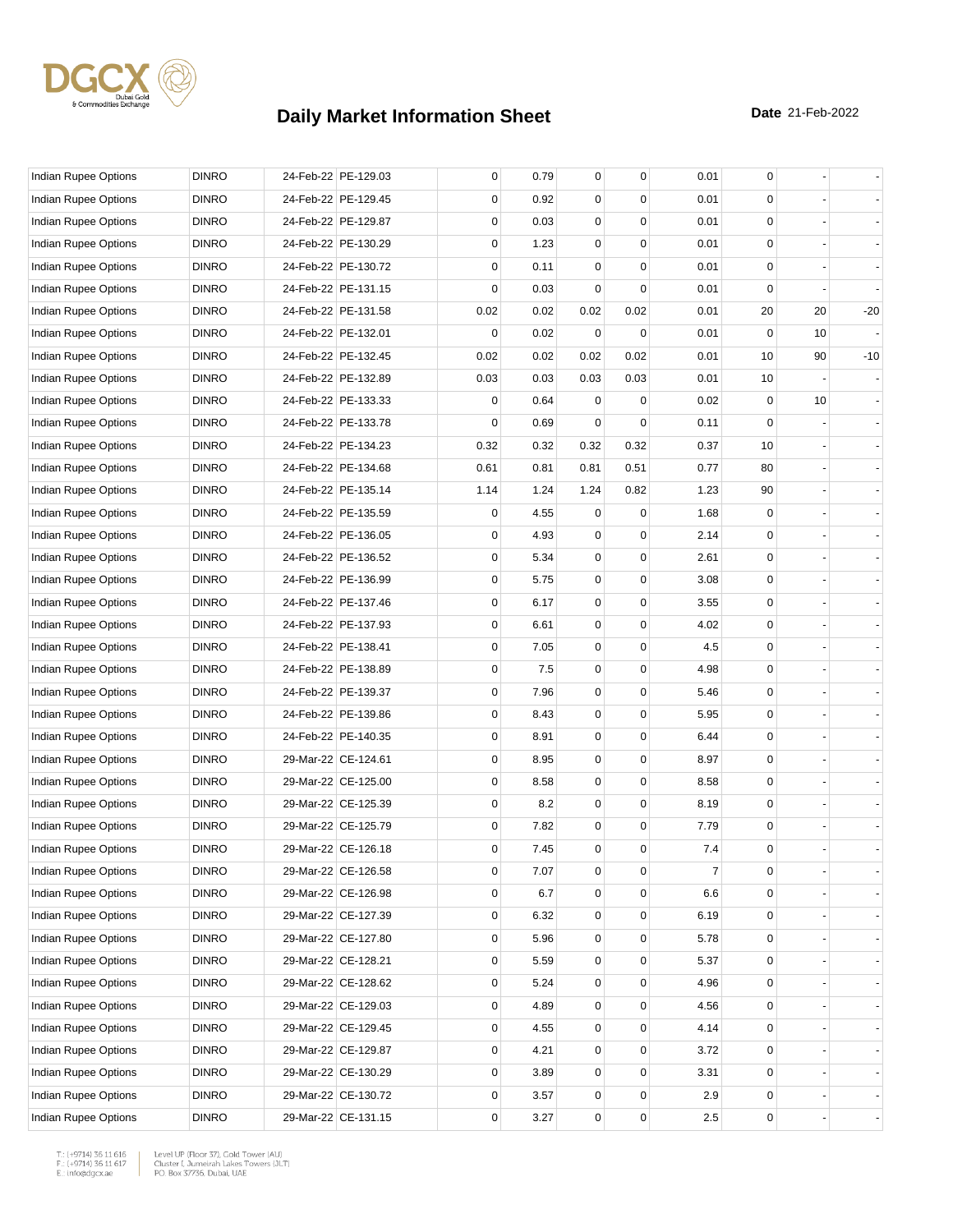

| Indian Rupee Options        | <b>DINRO</b> | 29-Mar-22 CE-131.58 | 0           | 2.98 | $\mathbf 0$ | 0           | 2.11 | 0            |   |              |
|-----------------------------|--------------|---------------------|-------------|------|-------------|-------------|------|--------------|---|--------------|
| Indian Rupee Options        | <b>DINRO</b> | 29-Mar-22 CE-132.01 | 0           | 2.7  | 0           | 0           | 1.75 | 0            |   |              |
| Indian Rupee Options        | <b>DINRO</b> | 29-Mar-22 CE-132.45 | 0           | 2.43 | 0           | $\Omega$    | 1.41 | 0            |   |              |
| Indian Rupee Options        | <b>DINRO</b> | 29-Mar-22 CE-132.89 | 0           | 2.18 | 0           | 0           | 1.1  | 0            |   |              |
| Indian Rupee Options        | <b>DINRO</b> | 29-Mar-22 CE-133.33 | 0           | 1.95 | 0           | 0           | 0.83 | 0            |   |              |
| Indian Rupee Options        | <b>DINRO</b> | 29-Mar-22 CE-133.78 | 0           | 1.73 | $\mathbf 0$ | $\mathbf 0$ | 0.61 | 0            |   |              |
| Indian Rupee Options        | <b>DINRO</b> | 29-Mar-22 CE-134.23 | 0           | 1.53 | 0           | $\Omega$    | 0.42 | 0            |   |              |
| Indian Rupee Options        | <b>DINRO</b> | 29-Mar-22 CE-134.68 | 0           | 1.34 | 0           | $\Omega$    | 0.29 | 0            |   |              |
| <b>Indian Rupee Options</b> | <b>DINRO</b> | 29-Mar-22 CE-135.14 | 0           | 1.17 | 0           | $\Omega$    | 0.18 | 0            |   |              |
| Indian Rupee Options        | <b>DINRO</b> | 29-Mar-22 CE-135.59 | 0.2         | 0.2  | 0.2         | 0.2         | 0.11 | $\mathbf{1}$ | 1 | $\mathbf{1}$ |
| Indian Rupee Options        | <b>DINRO</b> | 29-Mar-22 CE-136.05 | 0           | 0.87 | 0           | 0           | 0.07 | $\mathbf 0$  |   |              |
| Indian Rupee Options        | <b>DINRO</b> | 29-Mar-22 CE-136.52 | 0           | 0.74 | 0           | $\Omega$    | 0.04 | 0            |   |              |
| Indian Rupee Options        | <b>DINRO</b> | 29-Mar-22 CE-136.99 | 0           | 0.63 | 0           | $\Omega$    | 0.02 | 0            |   |              |
| Indian Rupee Options        | <b>DINRO</b> | 29-Mar-22 CE-137.46 | 0           | 0.53 | 0           | 0           | 0.01 | 0            |   |              |
| Indian Rupee Options        | <b>DINRO</b> | 29-Mar-22 CE-137.93 | $\mathbf 0$ | 0.45 | 0           | 0           | 0.01 | 0            |   |              |
| Indian Rupee Options        | <b>DINRO</b> | 29-Mar-22 CE-138.41 | 0           | 0.37 | $\mathbf 0$ | $\mathbf 0$ | 0.01 | 0            |   |              |
| Indian Rupee Options        | <b>DINRO</b> | 29-Mar-22 CE-138.89 | 0           | 0.31 | 0           | $\Omega$    | 0.01 | 0            |   |              |
| Indian Rupee Options        | <b>DINRO</b> | 29-Mar-22 CE-139.37 | 0           | 0.25 | 0           | $\Omega$    | 0.01 | 0            |   |              |
| <b>Indian Rupee Options</b> | <b>DINRO</b> | 29-Mar-22 CE-139.86 | 0           | 0.2  | 0           | 0           | 0.01 | 0            |   |              |
| Indian Rupee Options        | <b>DINRO</b> | 29-Mar-22 CE-140.35 | $\mathbf 0$ | 0.16 | 0           | 0           | 0.01 | 0            |   |              |
| Indian Rupee Options        | <b>DINRO</b> | 29-Mar-22 CE-140.85 | 0           | 0.13 | $\mathbf 0$ | $\mathbf 0$ | 0.01 | 0            |   |              |
| Indian Rupee Options        | <b>DINRO</b> | 29-Mar-22 CE-141.34 | 0           | 0.1  | 0           | $\Omega$    | 0.01 | 0            |   |              |
| Indian Rupee Options        | <b>DINRO</b> | 29-Mar-22 CE-141.84 | 0           | 0.08 | 0           | $\Omega$    | 0.01 | 0            |   |              |
| Indian Rupee Options        | <b>DINRO</b> | 29-Mar-22 CE-142.35 | 0           | 0.07 | 0           | 0           | 0.01 | 0            |   |              |
| Indian Rupee Options        | <b>DINRO</b> | 29-Mar-22 PE-124.61 | 0           | 0.04 | 0           | 0           | 0.01 | 0            |   |              |
| Indian Rupee Options        | <b>DINRO</b> | 29-Mar-22 PE-125.00 | 0           | 0.05 | $\mathbf 0$ | $\mathbf 0$ | 0.01 | 0            |   |              |
| Indian Rupee Options        | <b>DINRO</b> | 29-Mar-22 PE-125.39 | 0           | 0.06 | 0           | $\Omega$    | 0.01 | 0            |   |              |
| Indian Rupee Options        | <b>DINRO</b> | 29-Mar-22 PE-125.79 | 0           | 0.08 | 0           | $\Omega$    | 0.01 | 0            |   |              |
| Indian Rupee Options        | <b>DINRO</b> | 29-Mar-22 PE-126.18 | 0           | 0.1  | 0           | 0           | 0.01 | 0            |   |              |
| Indian Rupee Options        | <b>DINRO</b> | 29-Mar-22 PE-126.58 | 0           | 0.12 | 0           | 0           | 0.01 | 0            |   |              |
| Indian Rupee Options        | <b>DINRO</b> | 29-Mar-22 PE-126.98 | 0           | 0.15 | $\mathbf 0$ | $\mathbf 0$ | 0.01 | 0            |   |              |
| Indian Rupee Options        | <b>DINRO</b> | 29-Mar-22 PE-127.39 | 0           | 0.18 | 0           | 0           | 0.01 | 0            |   |              |
| Indian Rupee Options        | <b>DINRO</b> | 29-Mar-22 PE-127.80 | 0           | 0.22 | 0           | 0           | 0.01 | 0            |   |              |
| Indian Rupee Options        | <b>DINRO</b> | 29-Mar-22 PE-128.21 | 0           | 0.27 | 0           | 0           | 0.01 | 0            |   |              |
| Indian Rupee Options        | <b>DINRO</b> | 29-Mar-22 PE-128.62 | 0           | 0.32 | 0           | $\mathbf 0$ | 0.01 | $\mathsf 0$  |   |              |
| Indian Rupee Options        | <b>DINRO</b> | 29-Mar-22 PE-129.03 | 0           | 0.38 | 0           | $\mathbf 0$ | 0.01 | 0            |   |              |
| Indian Rupee Options        | <b>DINRO</b> | 29-Mar-22 PE-129.45 | 0           | 0.46 | 0           | 0           | 0.01 | 0            |   |              |
| Indian Rupee Options        | <b>DINRO</b> | 29-Mar-22 PE-129.87 | 0           | 0.54 | 0           | 0           | 0.01 | 0            |   |              |
| <b>Indian Rupee Options</b> | <b>DINRO</b> | 29-Mar-22 PE-130.29 | 0           | 0.63 | 0           | 0           | 0.02 | 0            |   |              |
| Indian Rupee Options        | <b>DINRO</b> | 29-Mar-22 PE-130.72 | 0           | 0.74 | 0           | $\mathbf 0$ | 0.03 | 0            |   |              |
| Indian Rupee Options        | <b>DINRO</b> | 29-Mar-22 PE-131.15 | 0           | 0.87 | 0           | $\mathbf 0$ | 0.06 | 0            |   |              |
| Indian Rupee Options        | <b>DINRO</b> | 29-Mar-22 PE-131.58 | 0           | 1.01 | 0           | 0           | 0.11 | 0            |   |              |
| Indian Rupee Options        | <b>DINRO</b> | 29-Mar-22 PE-132.01 | 0           | 1.16 | 0           | 0           | 0.17 | 0            |   |              |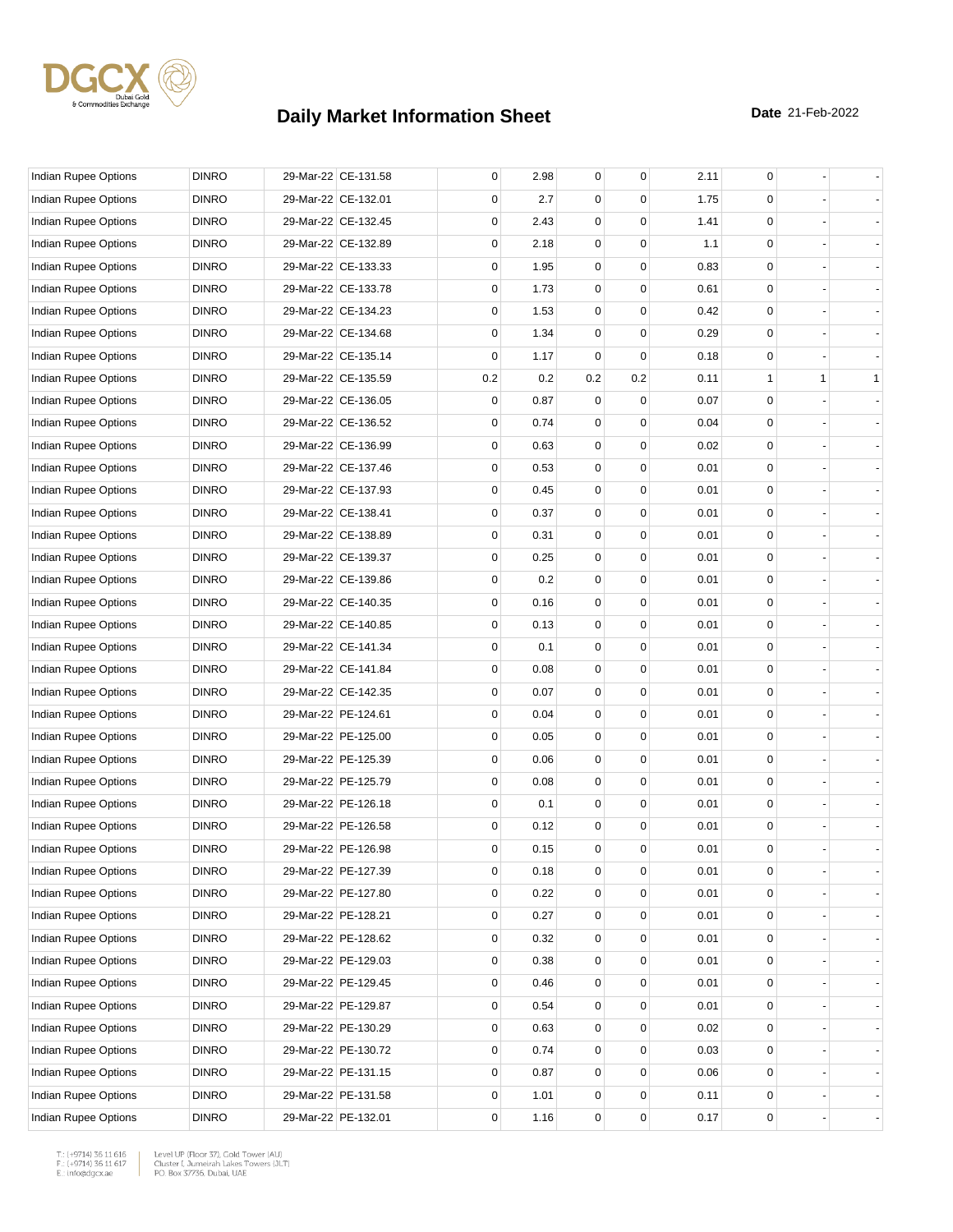

| Indian Rupee Options | <b>DINRO</b> | 29-Mar-22 PE-132.45 | 0    | 1.33    | 0           | 0           | 0.27 | 0           |  |
|----------------------|--------------|---------------------|------|---------|-------------|-------------|------|-------------|--|
| Indian Rupee Options | <b>DINRO</b> | 29-Mar-22 PE-132.89 | 0    | 1.52    | 0           | 0           | 0.4  | $\Omega$    |  |
| Indian Rupee Options | <b>DINRO</b> | 29-Mar-22 PE-133.33 | 0    | 1.73    | 0           | $\mathbf 0$ | 0.57 | 0           |  |
| Indian Rupee Options | <b>DINRO</b> | 29-Mar-22 PE-133.78 | 0    | 1.95    | 0           | $\Omega$    | 0.8  | $\mathbf 0$ |  |
| Indian Rupee Options | <b>DINRO</b> | 29-Mar-22 PE-134.23 | 0    | 1.97    | $\mathbf 0$ | 0           | 1.07 | $\mathbf 0$ |  |
| Indian Rupee Options | <b>DINRO</b> | 29-Mar-22 PE-134.68 | 0    | 2.37    | 0           | 0           | 1.38 | $\mathbf 0$ |  |
| Indian Rupee Options | <b>DINRO</b> | 29-Mar-22 PE-135.14 | 1.55 | 1.79    | 1.79        | 1.55        | 1.73 | 30          |  |
| Indian Rupee Options | <b>DINRO</b> | 29-Mar-22 PE-135.59 | 0    | 3.04    | $\mathbf 0$ | 0           | 2.13 | 0           |  |
| Indian Rupee Options | <b>DINRO</b> | 29-Mar-22 PE-136.05 | 0    | 3.36    | 0           | $\Omega$    | 2.59 | $\mathbf 0$ |  |
| Indian Rupee Options | <b>DINRO</b> | 29-Mar-22 PE-136.52 | 0    | 3.7     | $\mathbf 0$ | 0           | 3.06 | $\mathbf 0$ |  |
| Indian Rupee Options | <b>DINRO</b> | 29-Mar-22 PE-136.99 | 0    | 4.05    | $\mathbf 0$ | 0           | 3.53 | 0           |  |
| Indian Rupee Options | <b>DINRO</b> | 29-Mar-22 PE-137.46 | 0    | 4.42    | 0           | $\Omega$    | 4    | $\Omega$    |  |
| Indian Rupee Options | <b>DINRO</b> | 29-Mar-22 PE-137.93 | 0    | 4.8     | 0           | 0           | 4.47 | 0           |  |
| Indian Rupee Options | <b>DINRO</b> | 29-Mar-22 PE-138.41 | 0    | 5.21    | 0           | $\Omega$    | 4.95 | 0           |  |
| Indian Rupee Options | <b>DINRO</b> | 29-Mar-22 PE-138.89 | 0    | 5.62    | $\mathbf 0$ | 0           | 5.43 | $\mathbf 0$ |  |
| Indian Rupee Options | <b>DINRO</b> | 29-Mar-22 PE-139.37 | 0    | 6.04    | $\mathbf 0$ | 0           | 5.91 | 0           |  |
| Indian Rupee Options | <b>DINRO</b> | 29-Mar-22 PE-139.86 | 0    | 6.48    | 0           | $\Omega$    | 6.4  | 0           |  |
| Indian Rupee Options | <b>DINRO</b> | 29-Mar-22 PE-140.35 | 0    | 6.93    | 0           | 0           | 6.89 | 0           |  |
| Indian Rupee Options | <b>DINRO</b> | 29-Mar-22 PE-140.85 | 0    | 7.4     | 0           | $\Omega$    | 7.39 | $\mathbf 0$ |  |
| Indian Rupee Options | <b>DINRO</b> | 29-Mar-22 PE-141.34 | 0    | 7.86    | $\mathbf 0$ | 0           | 7.88 | $\mathbf 0$ |  |
| Indian Rupee Options | <b>DINRO</b> | 29-Mar-22 PE-141.84 | 0    | 8.34    | $\mathbf 0$ | 0           | 8.38 | 0           |  |
| Indian Rupee Options | <b>DINRO</b> | 29-Mar-22 PE-142.35 | 0    | 8.83    | 0           | $\Omega$    | 8.89 | 0           |  |
| Indian Rupee Options | <b>DINRO</b> | 27-Apr-22 CE-123.84 | 0    | 8.47    | 0           | 0           | 9.28 | 0           |  |
| Indian Rupee Options | <b>DINRO</b> | 27-Apr-22 CE-124.22 | 0    | 8.11    | 0           | $\Omega$    | 8.9  | 0           |  |
| Indian Rupee Options | <b>DINRO</b> | 27-Apr-22 CE-124.61 | 0    | 7.73    | $\mathbf 0$ | 0           | 8.51 | $\mathbf 0$ |  |
| Indian Rupee Options | <b>DINRO</b> | 27-Apr-22 CE-125.00 | 0    | 7.36    | $\mathbf 0$ | 0           | 8.12 | 0           |  |
| Indian Rupee Options | <b>DINRO</b> | 27-Apr-22 CE-125.39 | 0    | 7       | 0           | $\Omega$    | 7.73 | 0           |  |
| Indian Rupee Options | <b>DINRO</b> | 27-Apr-22 CE-125.79 | 0    | 6.63    | 0           | 0           | 7.33 | 0           |  |
| Indian Rupee Options | <b>DINRO</b> | 27-Apr-22 CE-126.18 | 0    | 6.27    | 0           | $\Omega$    | 6.94 | $\mathbf 0$ |  |
| Indian Rupee Options | <b>DINRO</b> | 27-Apr-22 CE-126.58 | 0    | 5.91    | $\mathbf 0$ | 0           | 6.54 | $\mathbf 0$ |  |
| Indian Rupee Options | <b>DINRO</b> | 27-Apr-22 CE-126.98 | 0    | 5.56    | $\mathbf 0$ | 0           | 6.15 | $\mathbf 0$ |  |
| Indian Rupee Options | <b>DINRO</b> | 27-Apr-22 CE-127.39 | 0    | $5.2\,$ | 0           | $\pmb{0}$   | 5.74 | 0           |  |
| Indian Rupee Options | <b>DINRO</b> | 27-Apr-22 CE-127.80 | 0    | 4.86    | 0           | 0           | 5.33 | 0           |  |
| Indian Rupee Options | <b>DINRO</b> | 27-Apr-22 CE-128.21 | 0    | 4.52    | 0           | 0           | 4.93 | 0           |  |
| Indian Rupee Options | <b>DINRO</b> | 27-Apr-22 CE-128.62 | 0    | 4.19    | 0           | 0           | 4.53 | 0           |  |
| Indian Rupee Options | <b>DINRO</b> | 27-Apr-22 CE-129.03 | 0    | 3.88    | 0           | 0           | 4.13 | 0           |  |
| Indian Rupee Options | <b>DINRO</b> | 27-Apr-22 CE-129.45 | 0    | 3.57    | 0           | 0           | 3.73 | 0           |  |
| Indian Rupee Options | <b>DINRO</b> | 27-Apr-22 CE-129.87 | 0    | 3.27    | 0           | 0           | 3.34 | 0           |  |
| Indian Rupee Options | <b>DINRO</b> | 27-Apr-22 CE-130.29 | 0    | 2.99    | 0           | 0           | 2.96 | 0           |  |
| Indian Rupee Options | <b>DINRO</b> | 27-Apr-22 CE-130.72 | 0    | 2.71    | 0           | 0           | 2.59 | 0           |  |
| Indian Rupee Options | <b>DINRO</b> | 27-Apr-22 CE-131.15 | 0    | 2.45    | 0           | 0           | 2.24 | 0           |  |
| Indian Rupee Options | <b>DINRO</b> | 27-Apr-22 CE-131.58 | 0    | 2.2     | 0           | 0           | 1.91 | 0           |  |
| Indian Rupee Options | <b>DINRO</b> | 27-Apr-22 CE-132.01 | 0    | 1.97    | 0           | 0           | 1.6  | 0           |  |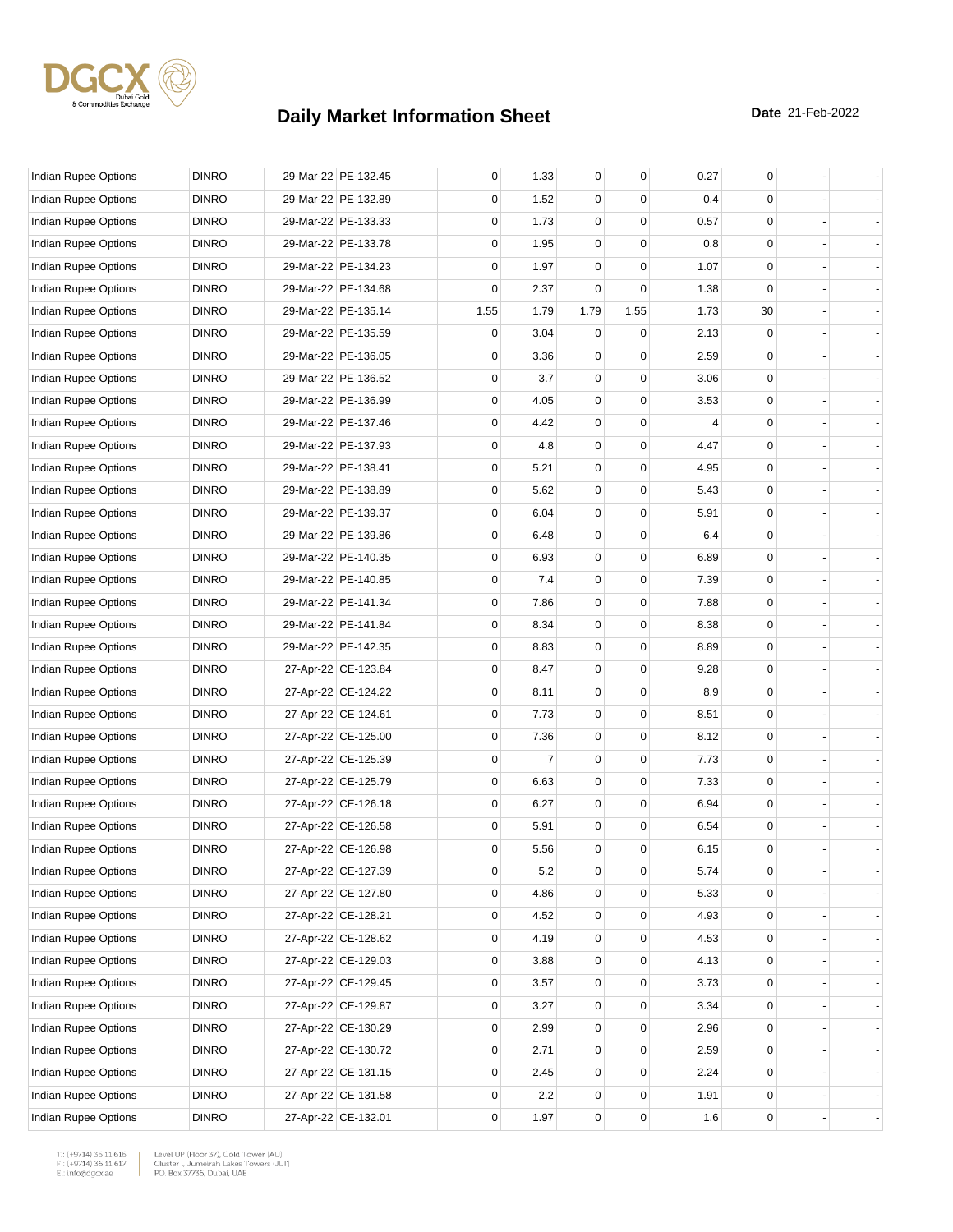

| <b>Indian Rupee Options</b> | <b>DINRO</b> | 27-Apr-22 CE-132.45 | 0 | 1.76 | 0           | 0        | 1.32 | 0                                   |                |
|-----------------------------|--------------|---------------------|---|------|-------------|----------|------|-------------------------------------|----------------|
| Indian Rupee Options        | <b>DINRO</b> | 27-Apr-22 CE-132.89 | 0 | 1.55 | 0           | $\Omega$ | 1.06 | 0                                   |                |
| Indian Rupee Options        | <b>DINRO</b> | 27-Apr-22 CE-133.33 | 0 | 1.37 | $\mathbf 0$ | 0        | 0.84 | 0                                   |                |
| Indian Rupee Options        | <b>DINRO</b> | 27-Apr-22 CE-133.78 | 0 | 1.2  | 0           | 0        | 0.65 | 0                                   |                |
| Indian Rupee Options        | <b>DINRO</b> | 27-Apr-22 CE-134.23 | 0 | 1.04 | 0           | 0        | 0.49 | 0                                   |                |
| Indian Rupee Options        | <b>DINRO</b> | 27-Apr-22 CE-134.68 | 0 | 0.9  | 0           | 0        | 0.37 | 0                                   |                |
| Indian Rupee Options        | <b>DINRO</b> | 27-Apr-22 CE-135.14 | 0 | 0.77 | $\mathbf 0$ | 0        | 0.26 | 0                                   |                |
| <b>Indian Rupee Options</b> | <b>DINRO</b> | 27-Apr-22 CE-135.59 | 0 | 0.66 | $\mathbf 0$ | 0        | 0.19 | 0                                   |                |
| Indian Rupee Options        | <b>DINRO</b> | 27-Apr-22 CE-136.05 | 0 | 0.56 | 0           | 0        | 0.13 | 0                                   |                |
| Indian Rupee Options        | <b>DINRO</b> | 27-Apr-22 CE-136.52 | 0 | 0.47 | 0           | 0        | 0.08 | 0                                   |                |
| Indian Rupee Options        | <b>DINRO</b> | 27-Apr-22 CE-136.99 | 0 | 0.39 | 0           | 0        | 0.05 | 0                                   |                |
| Indian Rupee Options        | <b>DINRO</b> | 27-Apr-22 CE-137.46 | 0 | 0.32 | $\mathbf 0$ | 0        | 0.03 | 0                                   |                |
| Indian Rupee Options        | <b>DINRO</b> | 27-Apr-22 CE-137.93 | 0 | 0.27 | $\mathbf 0$ | 0        | 0.02 | 0                                   |                |
| Indian Rupee Options        | <b>DINRO</b> | 27-Apr-22 CE-138.41 | 0 | 0.22 | 0           | 0        | 0.01 | 0                                   |                |
| Indian Rupee Options        | <b>DINRO</b> | 27-Apr-22 CE-138.89 | 0 | 0.18 | 0           | 0        | 0.01 | 0                                   |                |
| <b>Indian Rupee Options</b> | <b>DINRO</b> | 27-Apr-22 CE-139.37 | 0 | 0.14 | $\mathbf 0$ | 0        | 0.01 | 0                                   |                |
| Indian Rupee Options        | <b>DINRO</b> | 27-Apr-22 CE-139.86 | 0 | 0.11 | $\mathbf 0$ | 0        | 0.01 | 0                                   |                |
| Indian Rupee Options        | <b>DINRO</b> | 27-Apr-22 CE-140.35 | 0 | 0.09 | $\mathbf 0$ | 0        | 0.01 | 0                                   |                |
| Indian Rupee Options        | <b>DINRO</b> | 27-Apr-22 CE-140.85 | 0 | 0.07 | 0           | 0        | 0.01 | 0                                   |                |
| Indian Rupee Options        | <b>DINRO</b> | 27-Apr-22 CE-141.34 | 0 | 0.06 | 0           | 0        | 0.01 | 0                                   |                |
| Indian Rupee Options        | <b>DINRO</b> | 27-Apr-22 PE-123.84 | 0 | 0.05 | $\mathbf 0$ | 0        | 0.01 | 0                                   |                |
| Indian Rupee Options        | <b>DINRO</b> | 27-Apr-22 PE-124.22 | 0 | 0.07 | $\mathbf 0$ | 0        | 0.01 | 0                                   |                |
| Indian Rupee Options        | <b>DINRO</b> | 27-Apr-22 PE-124.61 | 0 | 0.08 | $\mathbf 0$ | 0        | 0.01 | 0                                   |                |
| Indian Rupee Options        | <b>DINRO</b> | 27-Apr-22 PE-125.00 | 0 | 0.1  | 0           | 0        | 0.01 | 0                                   |                |
| Indian Rupee Options        | <b>DINRO</b> | 27-Apr-22 PE-125.39 | 0 | 0.12 | 0           | 0        | 0.01 | 0                                   |                |
| Indian Rupee Options        | <b>DINRO</b> | 27-Apr-22 PE-125.79 | 0 | 0.15 | $\mathbf 0$ | 0        | 0.01 | 0                                   |                |
| Indian Rupee Options        | <b>DINRO</b> | 27-Apr-22 PE-126.18 | 0 | 0.18 | $\mathbf 0$ | 0        | 0.01 | 0                                   |                |
| <b>Indian Rupee Options</b> | <b>DINRO</b> | 27-Apr-22 PE-126.58 | 0 | 0.22 | $\mathbf 0$ | 0        | 0.01 | 0                                   |                |
| Indian Rupee Options        | <b>DINRO</b> | 27-Apr-22 PE-126.98 | 0 | 0.27 | 0           | 0        | 0.01 | 0                                   |                |
| Indian Rupee Options        | <b>DINRO</b> | 27-Apr-22 PE-127.39 | 0 | 0.32 | 0           | 0        | 0.01 | 0                                   |                |
| Indian Rupee Options        | <b>DINRO</b> | 27-Apr-22 PE-127.80 | 0 | 0.39 | $\mathbf 0$ | 0        | 0.01 | 0                                   |                |
| Indian Rupee Options        | <b>DINRO</b> | 27-Apr-22 PE-128.21 | 0 | 0.46 | $\pmb{0}$   | 0        | 0.01 | 0                                   |                |
| <b>Indian Rupee Options</b> | <b>DINRO</b> | 27-Apr-22 PE-128.62 | 0 | 0.54 | 0           | 0        | 0.02 | 0                                   |                |
| Indian Rupee Options        | <b>DINRO</b> | 27-Apr-22 PE-129.03 | 0 | 0.63 | 0           | 0        | 0.04 | 0                                   |                |
| Indian Rupee Options        | <b>DINRO</b> | 27-Apr-22 PE-129.45 | 0 | 0.74 | 0           | 0        | 0.06 | 0                                   |                |
| Indian Rupee Options        | <b>DINRO</b> | 27-Apr-22 PE-129.87 | 0 | 0.86 | 0           | 0        | 0.08 | 0                                   | $\blacksquare$ |
| Indian Rupee Options        | <b>DINRO</b> | 27-Apr-22 PE-130.29 | 0 | 0.99 | 0           | 0        | 0.13 | 0                                   |                |
| Indian Rupee Options        | <b>DINRO</b> | 27-Apr-22 PE-130.72 | 0 | 1.15 | 0           | 0        | 0.18 | 0                                   |                |
| Indian Rupee Options        | <b>DINRO</b> | 27-Apr-22 PE-131.15 | 0 | 1.31 | 0           | 0        | 0.26 | 0                                   |                |
| Indian Rupee Options        | <b>DINRO</b> | 27-Apr-22 PE-131.58 | 0 | 1.5  | 0           | 0        | 0.36 | 0                                   |                |
| Indian Rupee Options        | <b>DINRO</b> | 27-Apr-22 PE-132.01 | 0 | 1.7  | 0           | 0        | 0.48 | 0                                   | $\blacksquare$ |
| Indian Rupee Options        | <b>DINRO</b> | 27-Apr-22 PE-132.45 | 0 | 1.92 | 0           | 0        | 0.63 | 0                                   |                |
| Indian Rupee Options        | <b>DINRO</b> | 27-Apr-22 PE-132.89 | 0 | 2.15 | $\mathsf 0$ | 0        | 0.82 | $\mathsf{O}\!\!\!\!\phantom{\Big }$ |                |
|                             |              |                     |   |      |             |          |      |                                     |                |